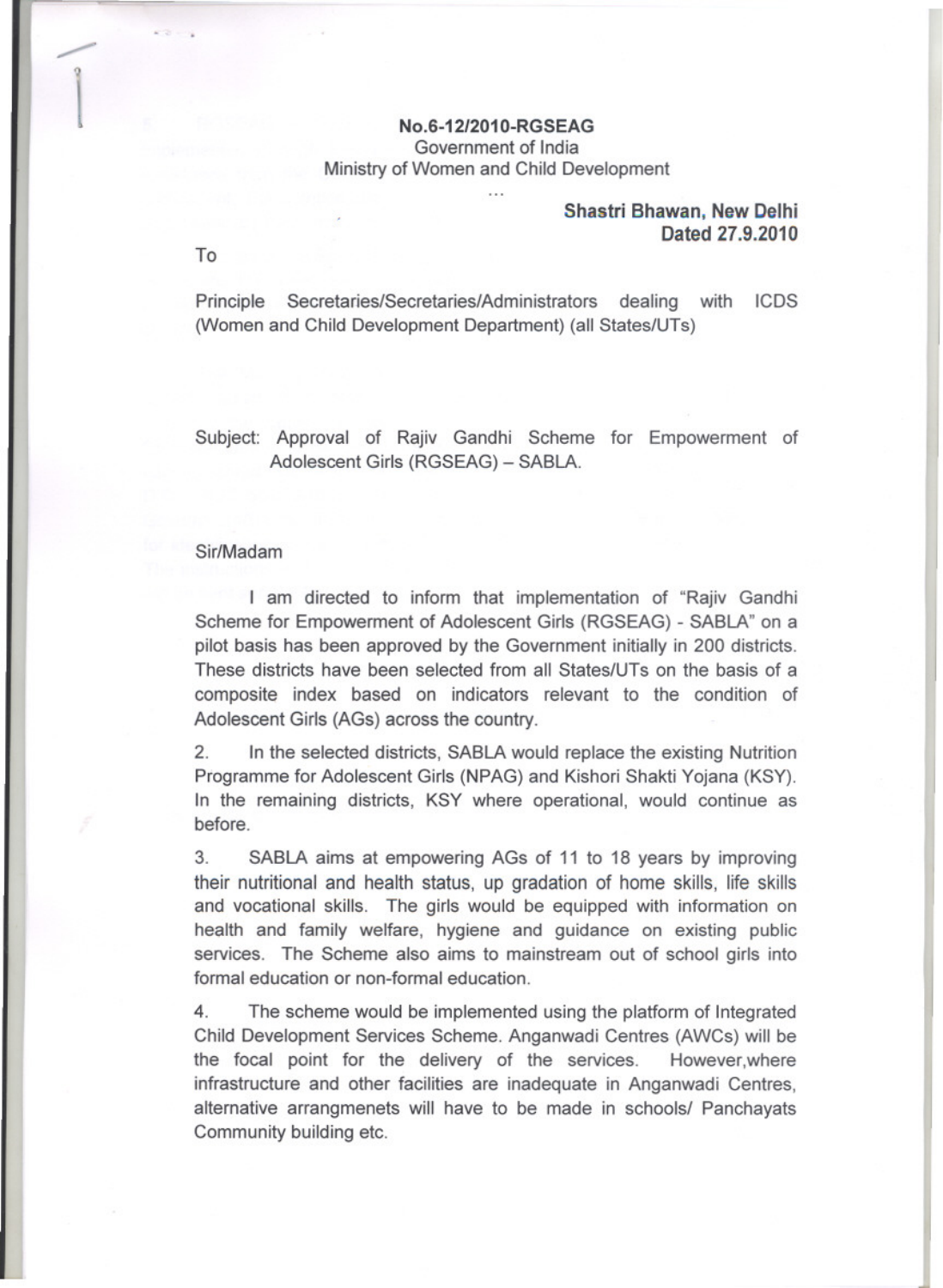5. RGSEAG - 'SABLA' will be a centrally sponsored scheme, implemented through the State Governments/UTs with 100% financial assistance from the Central Government for all inputs, except nutrition component. For nutrition component, the expenditure would be shared on 50:50 basis by the Centre and State Government.

6. A copy of the Scheme along with the list of the districts selected for your State /UT is enclosed (Annexure-I) is enclosed. The guidelines for implementation of the Scheme are being finalized and would be sent shortly.

7. The Ministry of Women and Child Development is planning to formally launch the Scheme in Mid-November. Preparatory steps to be taken by the States/UTs for launch of the Rajiv Gandhi Scheme for Empowerment of Adolescent Girls (RGSEAG)- SABLA have already been communicated vide Secretary, Ministry of Women and Child Development D.O. No.6-5/2009-RGSEAG dated 30<sup>th</sup> November, 2009. State Government/UT Administration would require to start a base line survey for identification of the AGs in the piloted districts to roll out the scheme. The instructions along with the format for conducting the base line survey will be sent separately.

Yours faithfully,

Vivek Joshi

(Vivek Joshi) Joint Secretary to the Govt. of India  $Ph. 18381654$ Vivek. joshi @nic.in

Copy to: Directors dealing with ICDS (all States/UTs)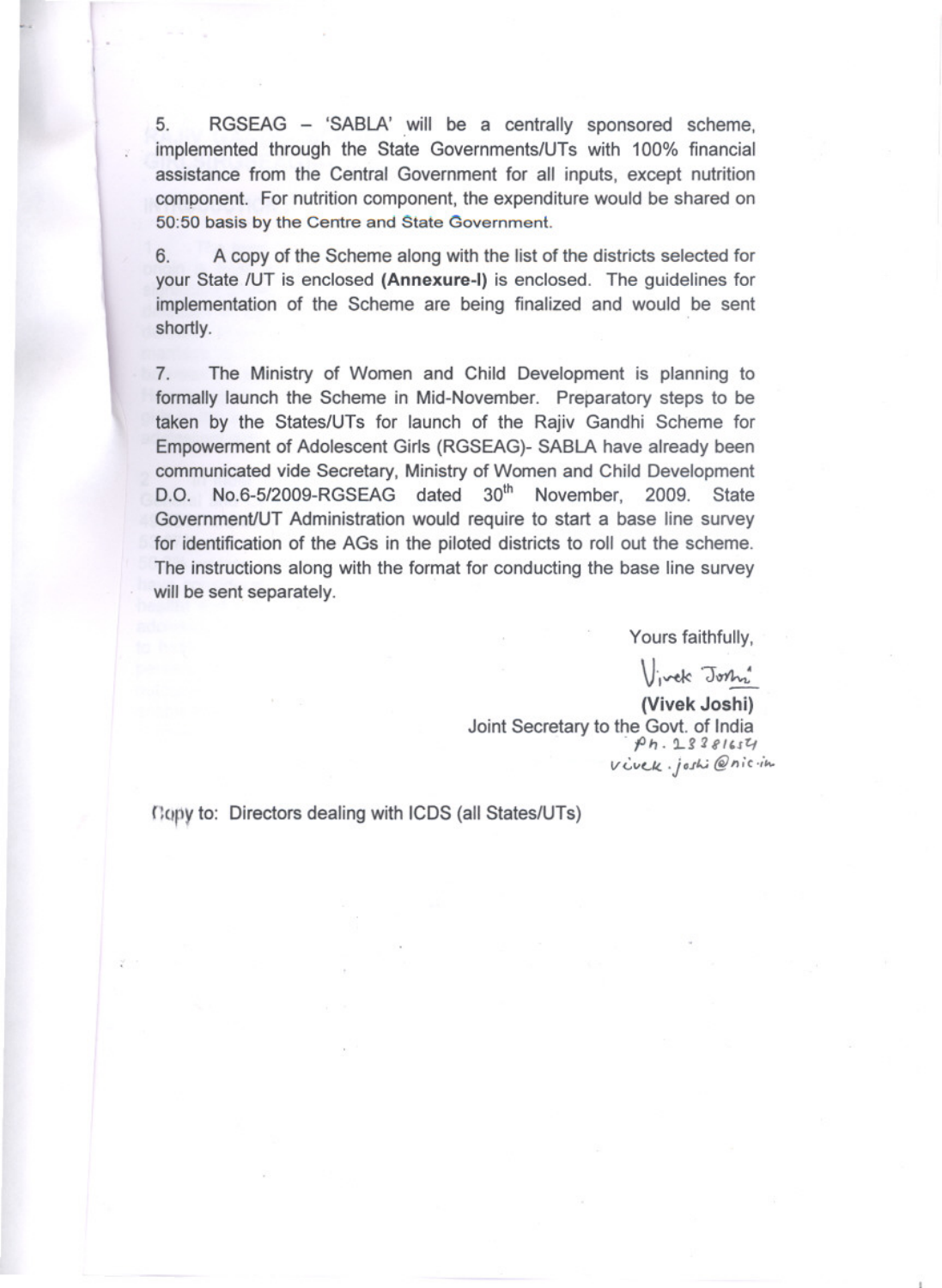# **RAJIV GANDHI SCHEME FOR EMPOWERMENT OF ADOLESCENT GIRLS(RGSEAG)--- 'SABLA' - The scheme**

# **INTRODUCTION :**

1 The term "Adolescence" literally means "to emerge" or "achieve identity". Its origin is from a Latin word *"Adolescere"* meaning, "to grow, to mature". It is a significant phase of transition from childhood to adulthood. A universally accepted definition of the concept of adolescence has not been established, but WHO has defined it in terms of age spanning between 10 to19 years. In India, the legal age of marriage is 18 years for girls and 21 years for boys. There is a high correlation between the age at marriage, fertility management and family health with education. Having regard to this and other considerations, for the purpose of this scheme, the girls in the age group between 11 to 18 years will be considered in the category of adolescent girls.

2 In India, adolescents girls (11-18 years) constitute nearly 16.75 % (Registrar General and Census Commissioner, India, 2001) of the total female population of 49.6514 crores which is approx. 8.3 crores. The female literacy rates are only 53.87% and nearly 2.74 crore girls are undernourished (33% of 8.3 crores). About 56.2% women (age 15-49), are anaemic as reflected in NFHS-3 survey. Thus, they have considerable unmet needs in terms of education, health (mainly reproductive health) and nutrition. This is largely due to the lack of targeted health services for adolescents and widespread gender discrimination that prevail and limit their access to health services as well as the practice of early marriage and child-bearing that persists and puts adolescent girls and their children at increased risk of adverse outcomes. The Constitution of India enshrines the principle of gender equality to enable the State to adopt positive measures to prevent discrimination against girl children, adolescent girls and women.

3 Adolescence is a significant period for mental, emotional and psychological development. Adolescence represents a window of opportunity to prepare for healthy adult life. During this period, nutritional problems originating earlier in life can be partially corrected, in addition to addressing the current ones. It is also the period to shape and consolidate healthy eating and life style behaviors, thereby preventing the onset of nutrition related chronic diseases in womanhood and prevalence of malnutrition in future generation. Iron deficiency anaemia is the most widespread micronutrient deficiency affecting the vulnerable groups including adolescent girls which reduces the capacity to learn and work, resulting in lower productivity and limiting economic and social development. Anaemia during pregnancy leads to high maternal and neonatal mortality and low birth weight etc. Addressing the health needs of Adolescent Girls will not only lead to a healthier and more productive women force but will also help to break the intergenerational cycle of malnutrition.

4. Within the Human Rights framework established and accepted by the global community, the rights particularly relevant to adolescents include gender equality, right to education and health (including reproductive and sexual health) and information and services appropriate to their age, capacities and circumstances. Definite measures should to be taken to ensure these rights and also make the girls aware of their duties and responsibilities. The Adolescent Girls **(AGs)** need to be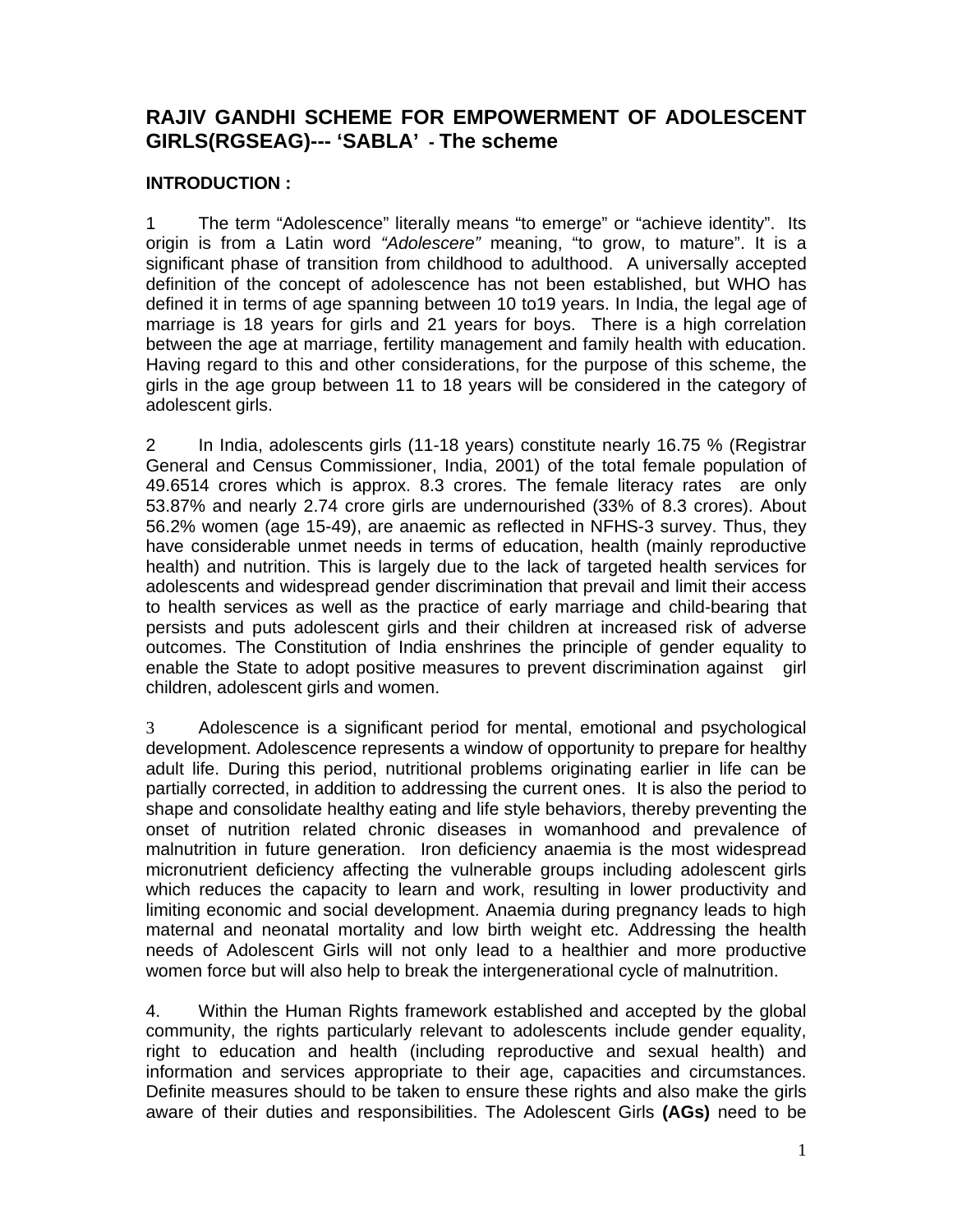looked at not just in terms of their own needs as AGs but also as individuals who can be productive members of the society.

5. The Ministry of Women and Child Development, Government of India, in the year 2000 came up with scheme called **"Kishori Shakti Yojna"(KSY)** using the infrastructure of Integrated Child Development Services(ICDS). The objectives of the Scheme were to improve the nutritional and health status of girls in the age group of 11-18 years as well as to equip them to improve and upgrade their home-based and vocational skills; and to promote their overall development including awareness about their health, personal hygiene, nutrition, family welfare and management. The scheme provided for Rs.1.1 lakh per project per annum. 2-3 AGs per AWC are targeted under this scheme who are also provided supplementary nutrition by the state governments.

Thereafter, **Nutrition Programme for Adolescent Girls (NPAG)** was initiated as a pilot project in the year 2002-03 in 51 identified districts across the country to address the problem of under-nutrition among adolescent girls. Under the programme, 6 kg of free food grains per beneficiary per month are given to underweight adolescent girls.

The above two schemes have influenced the lives of AGs to some extent, but have not shown the desired impact. Moreover, the above two schemes had limited financial assistance and coverage besides having similar interventions and catered to more or less the same target groups. A need has therefore, emerged to formulate a new comprehensive scheme with richer content, merging the erstwhile two schemes that would address the multi-dimensional problems of AGs**.** This Scheme shall be called **Rajiv Gandhi Scheme for Empowerment of Adolescent Girls (RGSEAG) --"SABLA".** It would replace KSY and NPAG in the 200 selected districts. KSY would be continued (where operational) in remaining districts.

6. **Rajiv Gandhi Scheme for Empowerment of Adolescent Girls - SABLA**  would be implemented using the platform of ICDS Scheme through Anganwadi Centers (AWCs).

# 7. **OBJECTIVES**

**The objectives of the Scheme are to-**

- **i.** Enable the AGs for self-development and empowerment
- **ii.** Improve their nutrition and health status.
- **iii.** Promote awareness about health, hygiene, nutrition, Adolescent Reproductive and Sexual Health (ARSH) and family and child care.
- **iv.** Upgrade their home-based skills, life skills and tie up with National Skill Development Program (NSDP) for vocational skills
- **v.** Mainstream out of school AGs into formal/non formal education
- **vi.** Provide information/guidance about existing public services such as PHC, CHC, Post Office, Bank, Police Station, etc.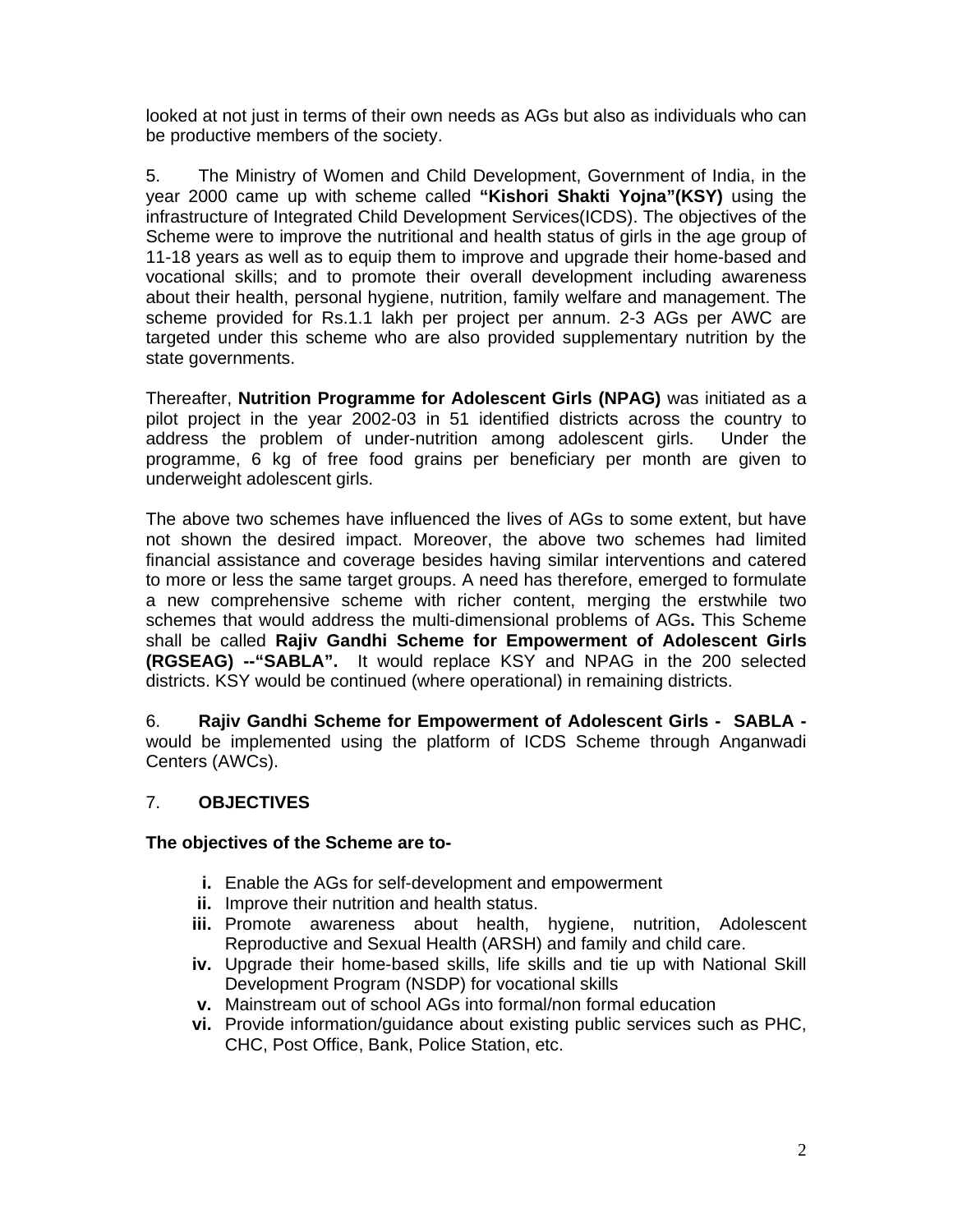### **8. TARGET GROUP**

The Scheme would cover adolescent girls in the age group of 11-18 years under all ICDS projects in selected 200 districts in all the States/UTs in the country. In order to give appropriate attention, the target group would be subdivided into two categories, viz. 11-15 & 15-18 years and interventions planned accordingly.

 The Scheme focuses on all out-of-school adolescent girls who would assemble at the Anganwadi Centre as per the time table and frequency decided by the States/UTs. The others, i.e., the school going girls would meet at the AWC at least twice a month and more frequently during vacations/holidays, where they will receive life skill education, nutrition & health education, awareness about other socio-legal issues etc. This will give an opportunity for mixed group interaction between in-school and out-of-school girls, motivating the latter to join school.

### **9. SERVICES**

An integrated package of services is to be provided to AGs that would be as follows-

- **i.** Nutrition provision
- **ii.** Iron and Folic Acid (IFA) supplementation
- **iii.** Health check-up and Referral services
- **iv.** Nutrition & Health Education (NHE)
- **v.** Counseling/Guidance on family welfare, ARSH, child care practices and home management
- **vi.** Life Skill Education and accessing public services
- **vii.** Vocational training for girls aged 16 and above under National Skill Development Program (NSDP)

# **10**. **BRIEF DESCRIPTION OF SERVICES**

**i) Nutrition:** Each AG will be given Supplementary nutrition (SN) containing 600  $c$ alories, 18-20 grams of protein and micronutrients<sup>1</sup>, per day for 300 days in a year. The out of school AGs in the age group of 11-15 years attending AWCs and all girls in the age group of 15-18 years will be provided SN in the form of Take Home Ration (THR). However, if hot cooked meal<sup>2</sup> is provided to them, strict quality standards have to be put in place. The THR as provided to Pregnant & Lactating (P & L) mothers may be provided for AGs also, since the financial and calorific norms of SN for both is same.

**Cost for Nutrition provision:** The financial norms will be Rs. 5/- per beneficiary per day for 300 days. This would be inclusive of the cost of micronutrient fortification.

<sup>1.</sup> approx. 1/3 of recommended dietary allowance

<sup>2.</sup> The requirement of nutrients is higher in adolescents than in children. States may ensure that nutrition given to the AGs is as per the above specifications by either increasing the quantity given to the children for whom cost norm is Rs.4/- or increasing the calorie and protein content by addition of energy dense foods like oil, groundnut, vegetables, eggs, roots and tuber, coconut, chana, milk and its products, other locally available healthy supplements, etc.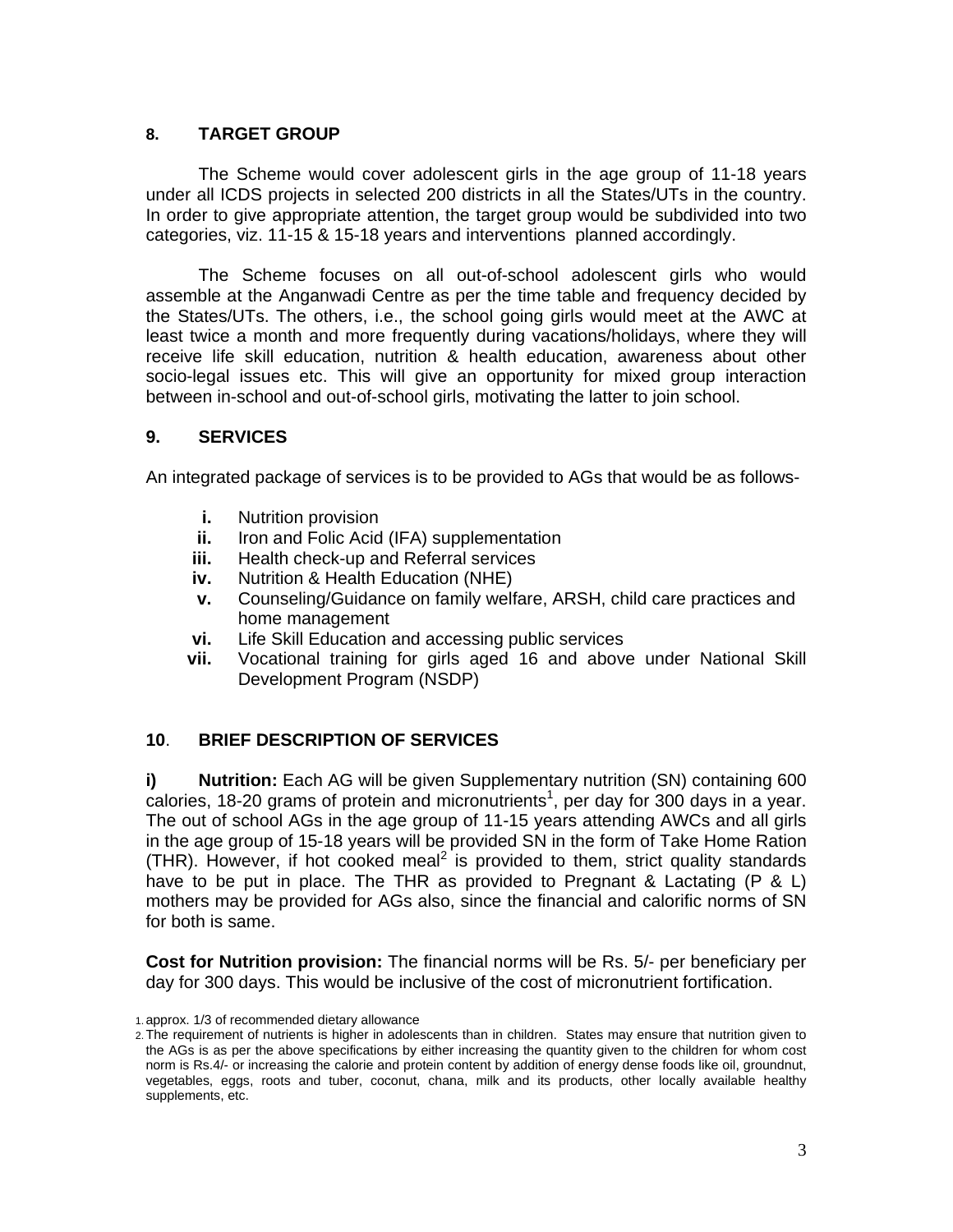Government of India will share the cost for nutrition to AGs up to the extent of 50% of the financial norms or the actual expenditure incurred whichever is less.

ii) **IFA Supplementation:** Under Reproductive & Child Health (RCH-2) of National Rural Health Mission (NRHM), school children (6-10 years) and adolescents (11-18 years) have been included in the National Nutrition Anaemia Control Programme (NNAPP). States will establish convergence with the programme being implemented by Ministry of Health & Family Welfare to provide 100 *adult* tablets of IFA to each beneficiary through supervised consumption. IFA tablets will be distributed to AGs on Kishori Diwas(explained later). The States/UTs can procure these supplements under SABLA if Health Department is unable to do so under their scheme, under intimation to GoI. Copy of the guidelines issued for IFA by M/H&FW is at **Appendix- A.**

AGs will be given information by ANM/AWW on food fortification, dietary diversification and advantages of supplementation by these tablets, for combating IFA deficiency.

iii) **Health check-up and Referral Services:** There will be general health check up of all AGs, at least once in three months on a special day called the Kishori Diwas*.* The Medical Officer/Auxiliary Nurse Midwife (ANM) will provide the deworming tablets to the girls requiring this (as per State specific guidelines). Height, weight measurement of the AGs will be done on this day. Kishori cards for every girl will be prepared and maintained by marking major milestones. The weighing scales provided under ICDS will be used for weighing AG.

Details of the services to be provided may be seen at **Appendix-B** 

iv) **Nutrition and Health Education (NHE):** Sustained information on nutrition & health issues will result in a better health status of the girls, leading to an overall improvement in the family health and also help in breaking the vicious intergenerational cycle of malnutrition. NHE will be given to all AGs in the AWC jointly by the ICDS and health functionaries and resource persons/ field trainers from NGOs/Community Based Organisations(CBOs). This will include encouraging healthy traditional practices and dispelling harmful myths, healthy cooking and eating habits, use of safe drinking water and sanitation, personal hygiene, including management of menarche, etc. The adolescent girls will be informed about balanced diet and recommended dietary intake, nutrient deficiency disorders and their prevention, identification of locally available nutritious food, nutrition during pregnancy and for infants. This would also include imparting information about common ailments, personal hygiene, exercise/ yoga and holistic health practices. NGOs/CBOs and other Institutions would be identified for imparting NHE.

Some illustrative methods for imparting NHE are given in **Appendix C**

v) **Guidance on Family Welfare, ARSH, Child Care Practices and Home Management:** This will be provided at the AWC by the resource persons from NGOs/CBOs with the help of AWW, ASHA, ANM and ICDS Supervisor. The Supervisor will also be responsible for facilitating information on existing facilities in the areas of health and family welfare, legal rights, home management and child care practices. Age appropriate knowledge for the two age groups of 11-15 and 15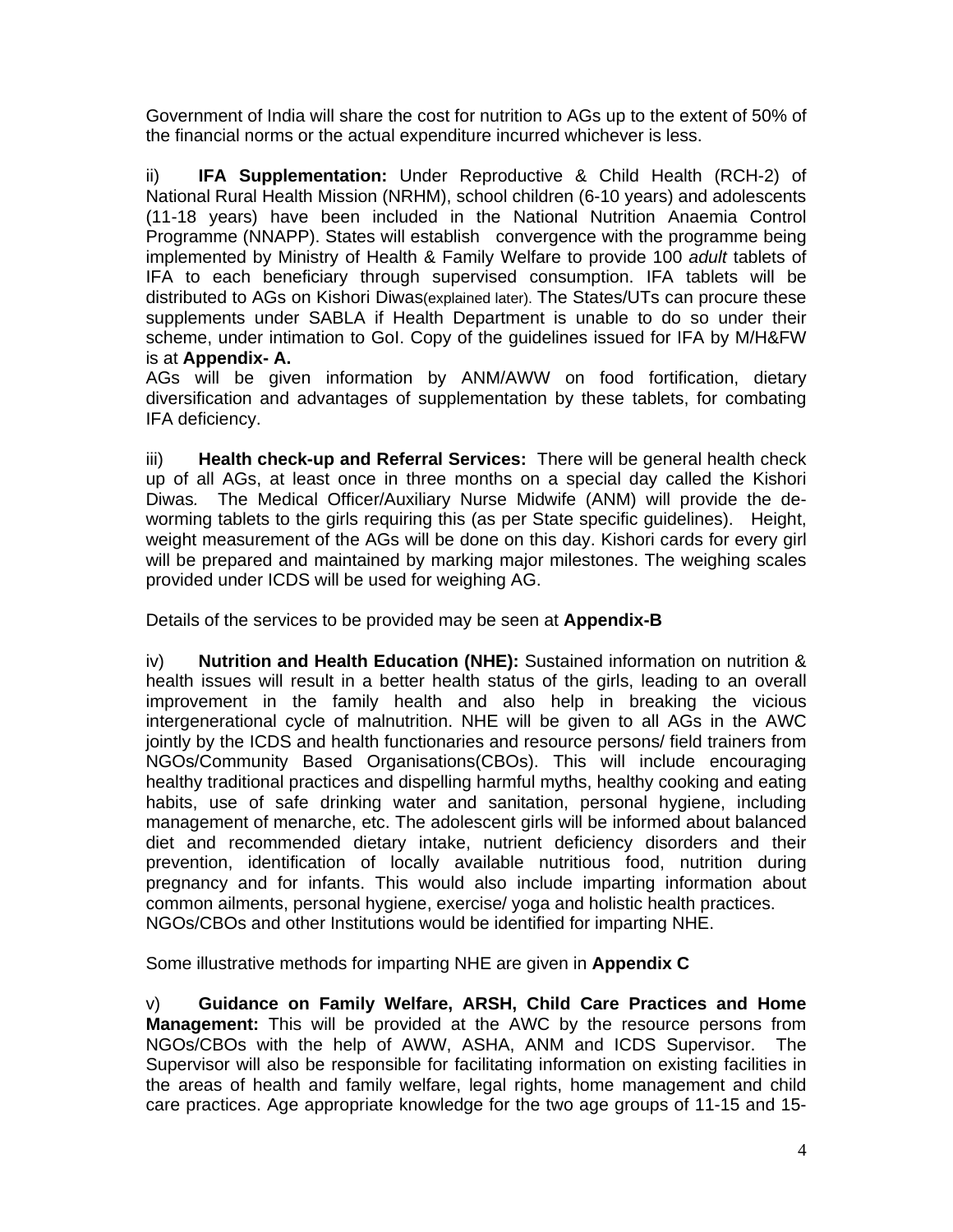18 years with respect to reproductive cycle, HIV/AIDS, contraception, menstrual hygiene, marriage and pregnancy at right age,child care and child feeding practices, exclusive breast feeding, etc. will also be imparted .

NGOs/CBOs and other Institutions would be identified for imparting modules on these issues.

Details are given at **Appendix- D** 

vi) **Life Skills Education and Accessing Public Services:** Life skills refer to the personal competence that enables a person to deal effectively with the demands and challenges of everyday life. The AGs will acquire knowledge and develop attitudes and skills which support and promote the adoption of healthy and positive behavior in them. Its ultimate aim is to enable AGs in self development. Broad topics to be covered in the training for development of life skills may include confidence building, self awareness and self esteem, decision making, critical thinking, communication skills, rights & entitlement, coping with stress and responding to peer pressure, functional literacy (wherever required) etc. States/UTs will link the life skill component of RGSEAG stipulating convergence with similar schemes/interventions of Department of Youth Affairs and also explore the possibility of using their scheme and funds for AGs.

One of the important components of being confident is knowledge about the existing public services and how to access these. Awareness talks and visits will be arranged in collaboration with PRI members, NGOs/CBOs, police personnel, bank officials, post officials, health functionaries etc. Information/guidance about entry/re-entry into formal schools and motivation to do the same will also be provided in coordination with Education Department

NGOs/CBOs and other Institutions would be identified for imparting and conducting short modules on life skill education.

Details are given at **Appendix E.**

vii) **Vocational Training:** Vocational training is a major contributor to the socioeconomic enhancement of any individual. Tie up shall be established with National Skill Development Programme (NSDP) of M/Labour & Employment for imparting vocational training to out of school girls above 16 years of age for orientation towards self employment after 18 years of age. It will focus on non-hazardous income generating skills, which may be area specific. Vocational Training is provided under various modules of NSDP by various Vocational Training Providers (VTPs). Details are at **Appendix F.** 

The vocations and trades may be selected out of the available options by the State Governments /UTs taking into consideration the local trades, preferences, employability etc. The funds may be used for part payment of the fees required to be paid by the AGs under NSDP. Thus, the component of VT under the Scheme would provide facilitation with existing modules of NSDP. Overall, an enabling environment should be created for informed and skilled AGs to seek appropriate livelihood options.

# 11. **MODALITIES FOR IMPLEMENTATION:**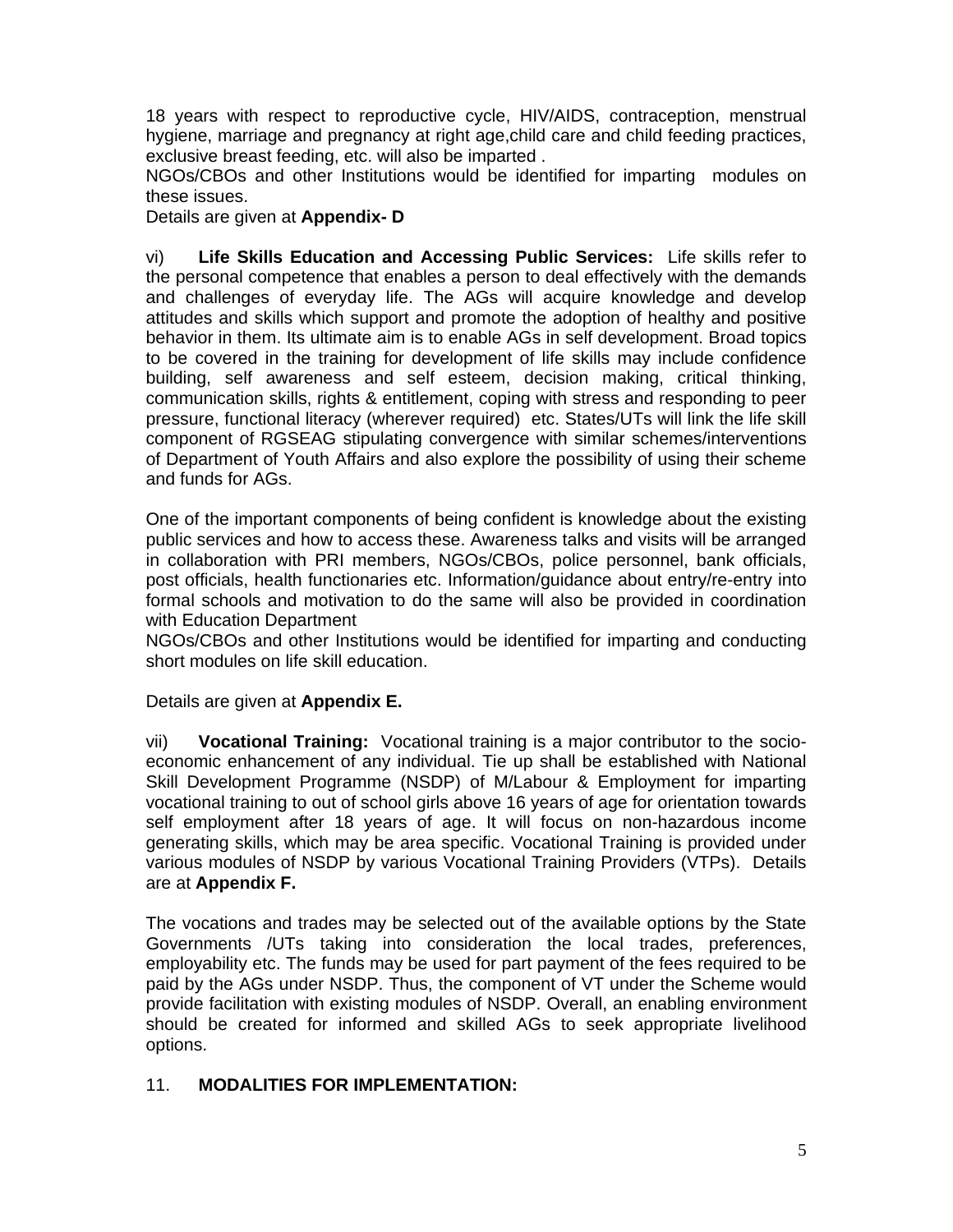i. **Kishori Samooh (KS)**: A group of 15-25 AGs will be formed at the AWC. In case the number of AGs is more than 25, then additional samoohs may be formed accordingly. KS will be headed by three girls called Sakhi and Sahelis selected from the group. Sakhi will be the leader, assisted by two Sahelis. Identified girls, Sakhi & Saheli, will be imparted training as per the prescribed module at the project /sector level to serve as peer monitor/educator for others. Sakhi and Sahelis will serve the group for one year (each girl will have a term of four months as Sakhi on rotation basis). The AGs may participate in day to day activities of AWC like Pre School Education, growth monitoring and SNP and facilitate the AWW in other activities. They may also accompany the AWW for home visits (2-3 girls at a time) which will serve as a training ground for future.

ii. **Training Kit**: A training kit will be provided at every AWC to assist AGs to understand various health, nutrition, social, legal issues by conducting activities in an interesting and interactive manner. The kit will have a number of games and activities so that the girls enjoy while learning. The identified girls Sakhi & Saheli will be trained to use the kit for imparting peer education.

iii. **Kishori Diwas:** A special day, once in three months, will be celebrated as Kishori Diwas when general health check up of all adolescent girls will be done by Medical Officer/ANM. On that day, the Medical Officer/ANM will provide IFA and deworming tablets to the girls requiring this<sup>3</sup>. Supply of IFA tablets to each AWC will be ensured by the Child Development Project Officer (CDPOs)/Supervisors. Entries in health cards regarding consumption of IFA tablets will be made to ensure its consumption. Referrals would be made on this day, if required. Height and weight measurement of the girls will be done on this day. Kishori cards for every girl will be prepared and maintained, marking major milestones. Special activities/events may be planned on this day. The day can be utilized for imparting Information Education and Communication (IEC) to community/parents/siblings etc.

iv. **Health Cards:** Adolescent health cards for all AGs will be maintained at AWC. Information about the weight, height, Body Mass Index (BMI), IFA supplementation, deworming, referral services and immunization etc. will be recorded on the card. The card will be filled up by Sakhi and countersigned by the AWW. The card will also carry important milestones of AGs life and the same will be marked as & when achieved.

v. **Personnel:** District Programme Officer (DPO) will be in-charge of the implementation of scheme at the district level. Child Development Project Officer (CDPO) will be in-charge of the implementation of scheme at the project level. At the village level, AWW will act as the facilitator of the scheme and would be assisted by AWH, Sakhi -Saheli and partnering NGOs/CBOs and health functionaries. ICDS Supervisors will be involved for guiding AWW/AWH on regular basis for conducting activities under the Scheme. Details of role & responsibility of CDPOs, Supervisor, AWW, AWH, Sakhi–Saheli are given in **Appendix-I**

vi. **Role of NGOs/CBOs:** State Governments/UTs may involve Panchayati Raj Institutions(PRIs), NGOs,CBOs,other institutions for the successful implementation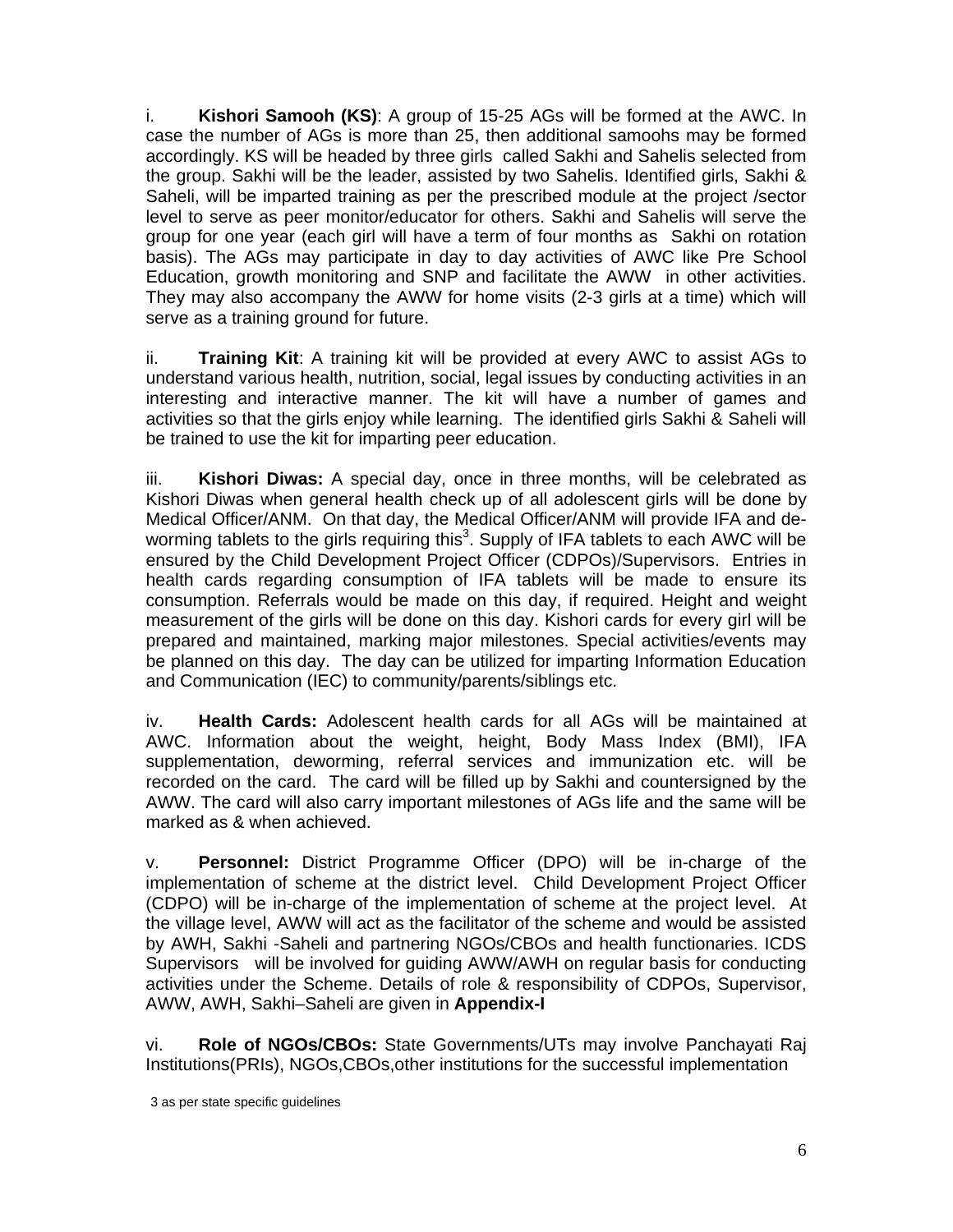of the scheme. NGOs/CBOs and other Institutions will be identified for imparting Nutrition and Health Education, Life skill education, Guidance on Family Welfare, ARSH, Child Care Practices and Home Management, training of sakhi/saheli and training of trainers. These will be selected in consultation with Project Officers based on the accessability and availability of these organizations at field level. The MNGOs and other organizations already working on similar interventions with Programmes of other departments like health, NACO, Youth Affairs, Rural Development, etc. may be utilized for RGSEAG. There will be flexibility to ensure that local level decisions may be taken.

# 12. **PATTERN AND FUNCTIONAL RESPONSIBILITY**

RGSEAG will be a centrally sponsored scheme, implemented through the State Governments/UTs with 100% financial assistance from the Central Government for all inputs, except nutrition provision for which Government of India will share upto the extent of 50% of the financial norms or the actual expenditure incurred, whichever is less.

The Ministry of Women and Child Development will be responsible for budgetary control and administration of the scheme from the Centre. At the State level, the Secretary of the Department of Women & Child Development/ Social Welfare dealing with ICDS will be responsible for the overall direction and implementation of the scheme. The Director and other officers dealing with ICDS will also implement SABLA at State level.

The scheme will be implemented through the AWC which will be the focal point for the delivery of the services. ICDS infrastructure will be used for its implementation. Where the infrastructure and facilities at the AWC are not adequate, the Scheme may be implemented using alternate arrangements like school building/ panchayat buildings/community buildings, etc. with space earmarked for the purpose.

AWW will survey and register all AGs within the jurisdiction of that AWC and advise them to come to AWC. The DPO will be responsible for implementing the Scheme at the field level within the district and the CDPO within the ICDS Project area along with Supervisors .

# 13. **COST OF THE PROJECT**

Rs. 3.8 lakh per project per annum will be provided by the Government of India to States/UTs which will include cost of training kit at each AWC, Nutrition and health education, Life Skill Education, vocational training (tie up with NSDP), IEC, flexifunds for transportation, printing of registers, Health cards and referral slips. Actual expenditure in each project may differ from project to project depending upon population, topography and number of villages and the releases will be made depending upon actual expenditure. Details of unit cost per ICDS project is given in **Appendix- H.**

For the supplementary nutrition provision, Rs.5/- per beneficiary per day for 300 days will be provided. Government of India will share the cost for nutrition to AGs up to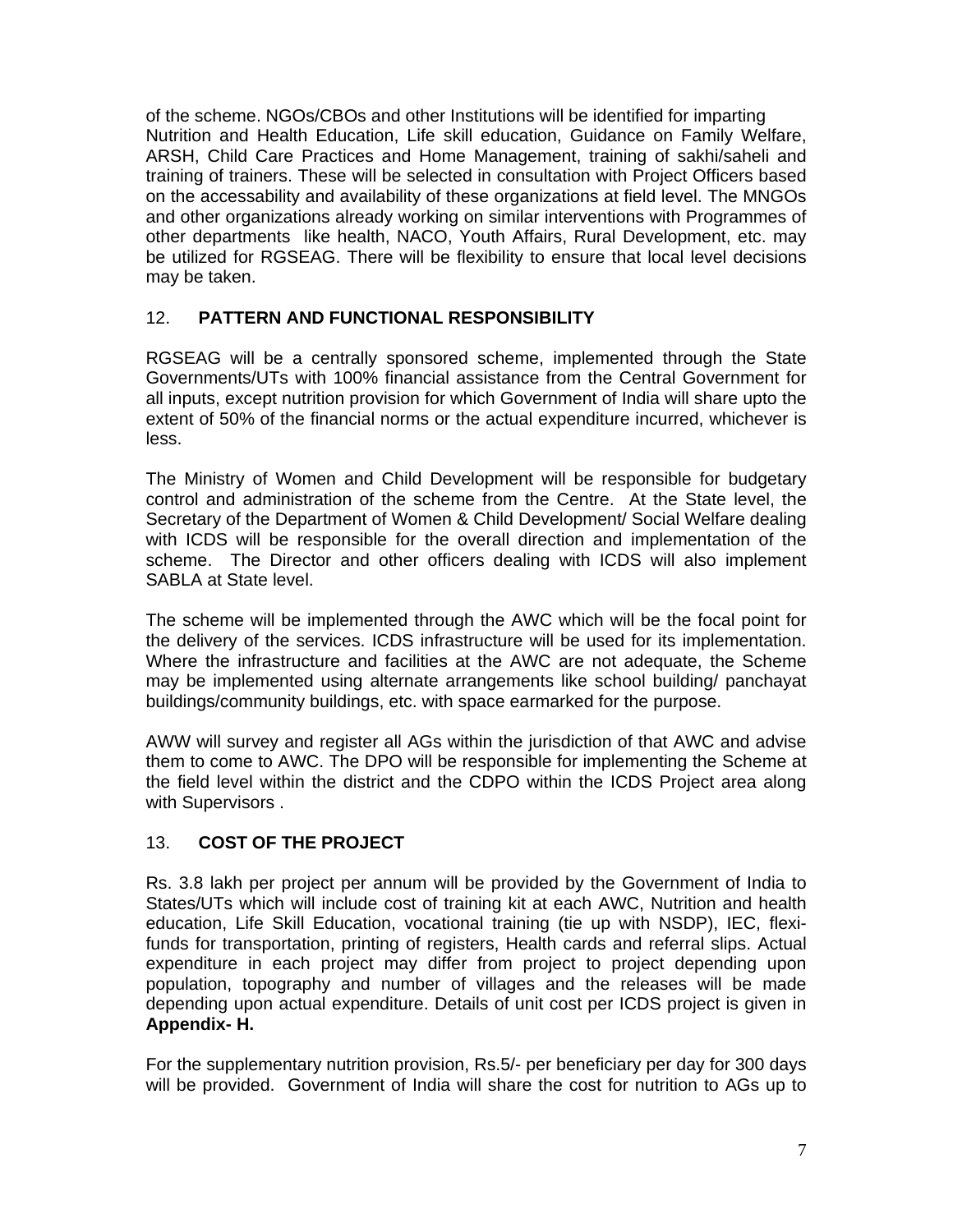the extent of 50% of the financial norms or the actual expenditure incurred whichever is less.

# 14. **MONITORING, SUPERVISION & RECORDS, EVALUATION**

- **i)** Monitoring and supervision**:** It plays a vital role in the success of any program. The monitoring and supervision mechanism set up under the ICDS Scheme at the National level, the State level and the Community level will be used for this Scheme as well. Monitoring committees at all levels will be set up.
- **ii)** Records to be maintained**:** Register (to be opened every year) will be maintained at the AWC by AWW with the assistance of Sakhi/ Saheli. Project wise, physical and financial progress report on quarterly/ annual basis in formats<sup>4</sup> will be consolidated by the CDPO and sent to the State Government which in turn will be sent to the Ministry by the State Governments/UTs. Supervisor will ensure that accurate records of girls are maintained at the AWC, compiled and reported in the format prescribed.
- **iii)** Evaluation: The Scheme would be evaluated periodically to assess the impact of the Scheme and take corrective measures. Evaluations may also be carried out by the States/UTs periodically. Baseline survey and situational analysis will be made by the States/UTs for identification of beneficiaries so that the impact evaluation later may indicate the outcomes.

# 15. **TRAINING**

Capacity building of ICDS functionaries (CDPOs, Supervisors & AWWs) on Scheme components for all round development of AGs will be carried out. Separate training module for ToTs, ICDS functionaries and identified AGs (Sakhi & Saheli), will be developed. Orientation of health functionaries needs to be carried out. A core module on orientation /training needs to be developed and joint training of field level functionaries such as AWW, ANM, ASHA to be carried out by the States/UTs. NGOs may be involved for training of Sakhi-Sahelis. Relevant modules existing in the States/UTs may be adopted for AGs and also for the trainers. State specific modules may also be developed, if needed and shared with the GoI. Modules for training are being developed by the Government of India which may be used by the States/UTs.

# 16. **CONVERGENCE**

Emphasis will be made on convergence of services under various schemes/ programmes of Health, Education, Youth Affairs & Sports, Labour, PRI etc. so as to achieve the desired impact. Coordination of efforts of different line Ministries /Departments at all levels is an essential component for the success of the Scheme. In particular, 4 services out of the total 7 services proposed under the Scheme, i.e.

- i.IFA supplementation, including the supply of IFA tablets
- ii. Health check up and referral services
- iii. Nutrition & Health Education
- iv. Family welfare, ARSH

will be provided by establishing convergence with Ministry of Health and Family Welfare and Department of NACO. For entry/re-entry into formal schools and motivation to do the same,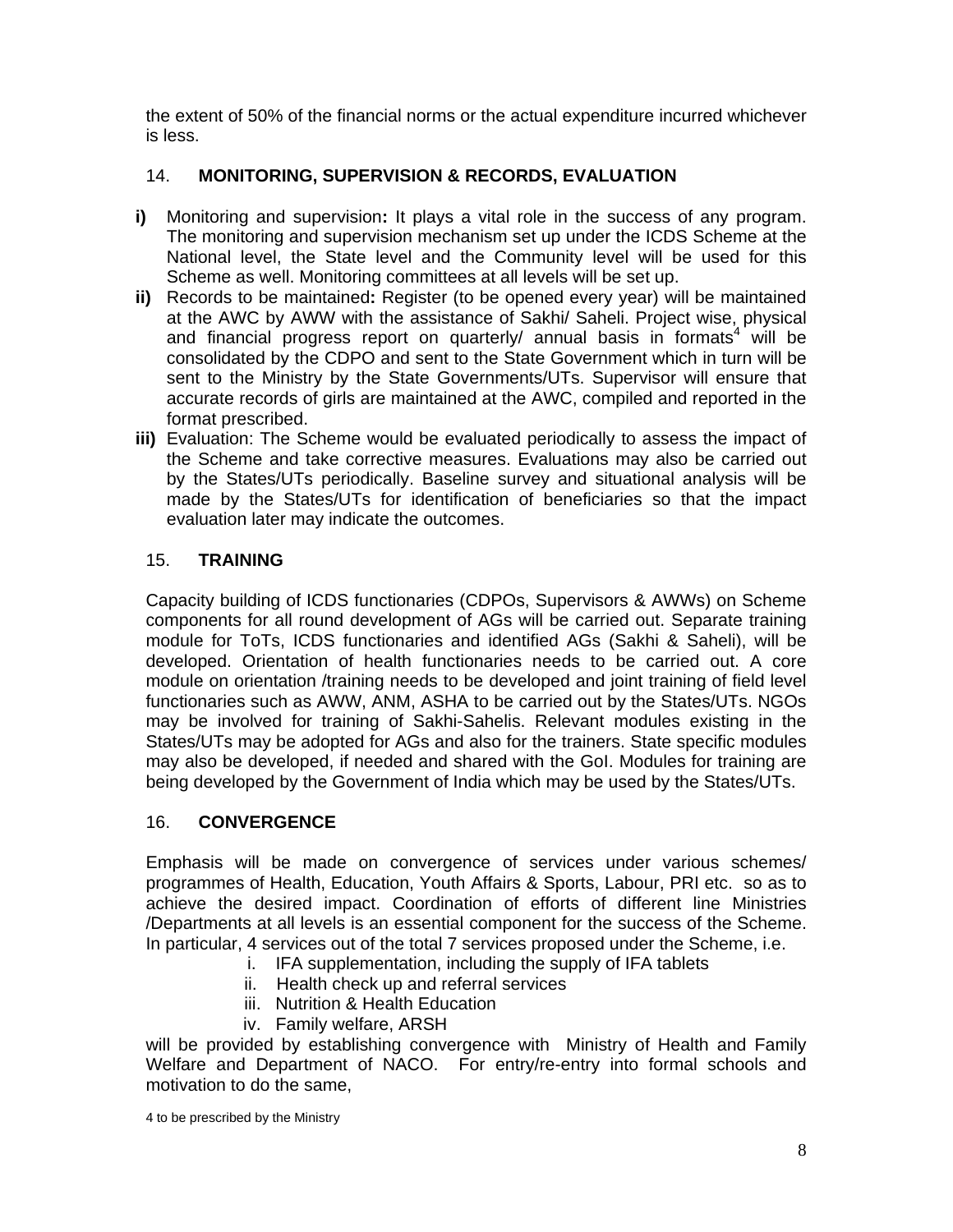coordination with Department of School Education and Literacy under the Right to Free and Compulsory Education Act and Saaksharta Abhiyaan is to be established. Life skill education and other interventions require convergence with National Programme for Youth & Adolescent Development (NPYAD), existing youth clubs of Ministry of Youth Affairs & Sports. Ministry of Labour provides Vocational Training under NSDP for which an optimum convergence may be established. PRI may be involved for community monitoring and Information, Education and Communication(IEC) activities.

#### 17. **COMMUNITY INVOLVEMENT AND AWARENESS GENERATION**

It will be one of the important components of the Scheme. Unless the myths, misconceptions and customs which go against the girl child are changed, it will be difficult to improve the nutritional, health, economic and social status of the girls. To achieve this, involvement of panchayats in improving the awareness level of the community would be desirable. Sensitization programs for the parents, adolescents (boys and girls), community may be taken up under IEC by involving NGOs/CBOs/ Civil Society Organizations/PRIs. This may also be taken up on Kishori Diwas in a focused and concerted way.

# 18. **ACTIONS TO BE TAKEN BY STATE GOVERNMENT**

- **i.** State/UTs will be responsible for implementing the Scheme through the ICDS set-up.
- **ii.** Organize State/ District and Project level workshop to introduce the scheme to the personnel of ICDS and functionaries of line Ministries/Departments.
- **iii.** Conduct base line survey for identification of beneficiaries
- **iv.** Increase awareness/generate publicity about the scheme by developing IEC material.
- **v.** Establish effective convergence mechanism at state/district/project/village level for all components.
- **vi.** Selection of MNGOs/NGOs /CBOs for various services in consultations with CDPOs and DPOs.
- **vii.** Set up a systematic monitoring system for analysis, interpretation and corrective action at appropriate levels to assess the effectiveness of the Scheme.
- **viii.** Monitoring Committees to be set up at all levels.

\*\*\*\*\*\*\*\*\*\*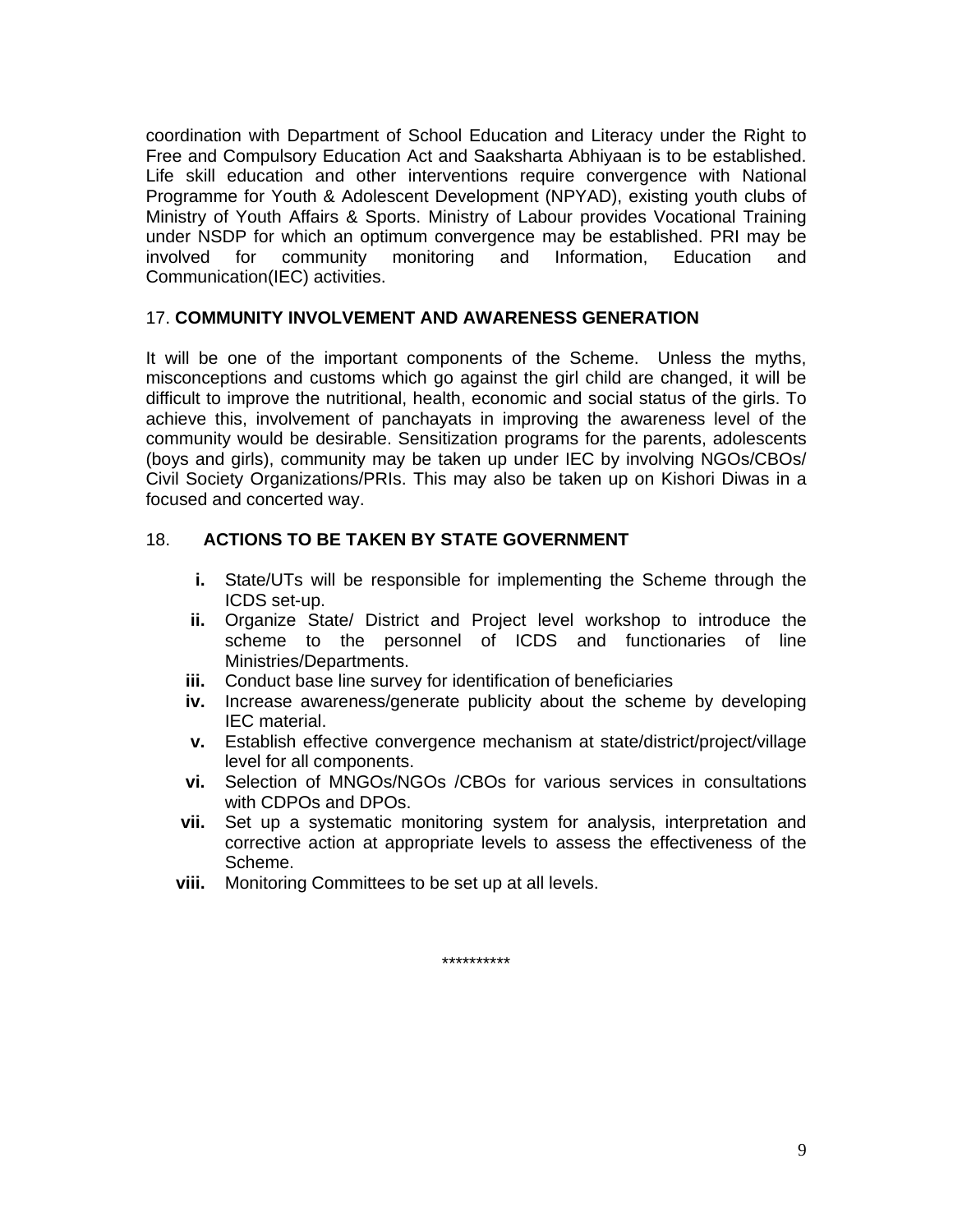Appendix A Most Immediate

#### No.Z.28020/50/2003-CH Government of India Ministry of Health & Family Welfare (Department of Health & Family Welfare) (CH Section)

Nirman Bhavan, New Delhi Dated the 23<sup>rd</sup> April, 2007

To

The Secretary, Department of Biotechnology, Ministry of Science & Technology, CGO Complex, Lodi Road, New Delhi The Secretary, Ministry of Women and Child Development, Shastri Bhavan, New Delhi The Secretary, Department of Education, Ministry of Human Resource Development, Shastri Bhavan, New Delhi The Secretary; Department of Health & Family Welfare of all States/UTs The Secretary, Department of Women and Child Development of all States/UTs The Director of Family Welfare of all States/UTs The DG, ICMR, Ansari Nagar, Ring Road, New Delhi The Sr.Adviser(Health) Planning Commission, Yojana Bhavan, New Delhi The Country Representative, UNICEF, Lodhi Estate, New Delhi The Country Representative, WHO (India), Nirman Bhavan, New Delhi The Country Representative, USAID, Chanakya Puri, New Delhi The Country Representative, European Union, Chanakya Puri New Delhi

Subject: Review of the Policy regarding micronutrient – Iron, Folic Acid (IFA)

Sir/Madam,

With the approval of Secretary (Health & Family Welfare), the Policy regarding Iron Folic Acid (IFA) Supplementation stands approved as per the following:-

----

- 1. The infants between 6-12 months should also be included in the programme as there is sufficient evidence that iron deficiency affects this age group also.
- 2. Children between 6 months to 60 months should be given 20 mg elemental iron and 100 microgram folic acid per day per child as this regime is considered safe and effective
- 3. National IMNCI guidelines for this supplementation to be followed.
- 4. For children (6-60 months), ferrous sulphate and folic acid should be provided in a liquid formulation containing 20 mg elemental iron and 100 mcg folic acid per ml of the liquid formulation. For safety reasons, the liquid formulation should be dispensed in bottles so designed that only one ml can be dispensed each time.
- 5. Dispersible tablets have an advantage over liquid formulation in programmatic conditions. These have been used effectively in other parts of the world and in large scale Indian studies. The logistics of introducing dispersible formulation of Iron and Folic Acid should be expedited under the programme.
- 6. The current programme recommendations for pregnant and lactating women should be continued.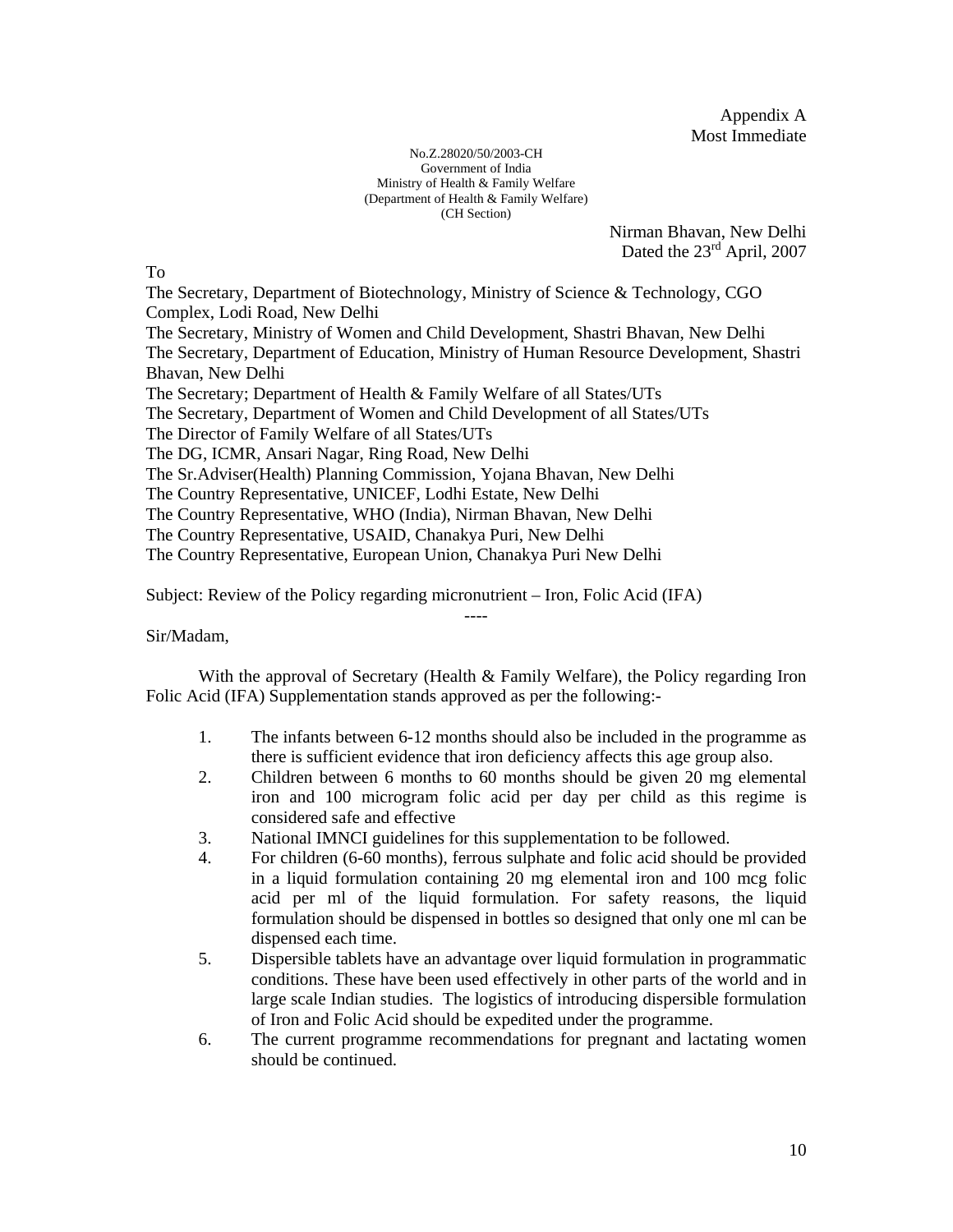- 7. School Children, 6-10 years old and adolescents 11-18 year olds, should also be included in the National Nutritional Anaemia Prophylaxis Programme (NNAPP),
- 8. Children 6-10 year old will be provided 30 mg elemental iron and 250 mcg folic acid per child per day for 100 days in a year.
- 9. Adolescents 11-18 years will be supplemented at the same doses and duration as adults. The adolescent girls will be given priority.
- 10. Multiple channels and strategies are required to address the problem of iron deficiency, anaemia. The newer product such as double fortified salts/sprinklers/ultra rice and other micronutrient candidates should be explored as and adjunct or alternative supplementation strategy.

 It is requested that further needful and necessary action may be taken under information to this Ministry.

Yours faithfully,

sd/- (Dr.Sangeeta Saxena) Assistant Commissioner (CH) Tel 23061218

Copy for information to:-

1.Adviser (Nutrition), DGHS, Nirman Bhavan, New Delhi

2.Director, Ministry of Health & Family Welfare, with the request to kindly furnish the above information in the website of the Ministry please

3. Director(IEC) with the request to take further necessary action

4.Director, NIPCCD

5.Secretary, NNF

6. President, IAP

7.President, IMA

8. Supply Division/Statistics Division/MCH Division, Ministry of Health & FW

9.Copy to File No.Z.28020/30/2005-CH/Z.28020/122/2005-VH

10. Master File on IMNCI/Guard File

sd/-

(Dr.Sangeeta Saxena) Assistant Commissioner(CH) Tel 23061218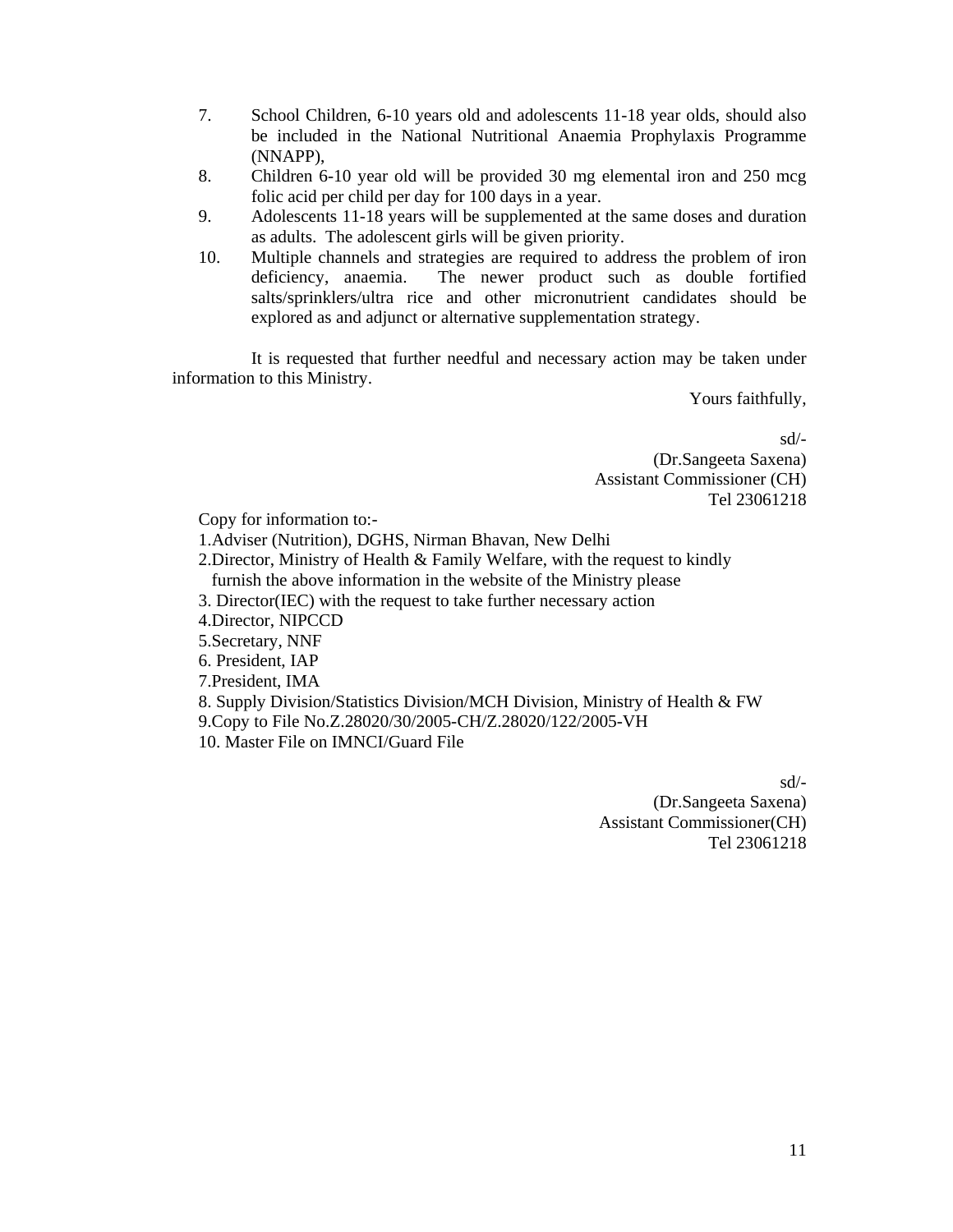# **Health Check-up and Referral Services**

Primary Health Care Infrastructure including PHCs, CHCs will deliver the following health services:-

- I. Health check-up and Referrals
- II. Supply & Distribution of IFA tablets
- III. De-worming

#### **The activities to be conducted may include the following:-**

- There will be general health check up of all AGs, at least once in every three months on Kishori Diwas ,done by Health functionaries.
- IFA tablets to be obtained from the Health Department for distribution to AGs. In case, it is not supplied by the Health Department, the same can be purchased out of the budget of this Scheme after obtaining the approval from GOI.
- Recording of height and weight of AGs to be done with a view to keep close watch over their growth status and record BMI in the Health Card
- AGs with problems requiring specialized treatment will be referred to hospitals/PHCs/CHCs/ district hospitals. Medical officer would refer such cases with referral slip prescribed for the purpose.
- The Medical Officer may provide the de-worming tablets to the girls who require this, based on State specific guidelines.
- General queries of the AGs regarding health and nutrition may be answered

\*\*\*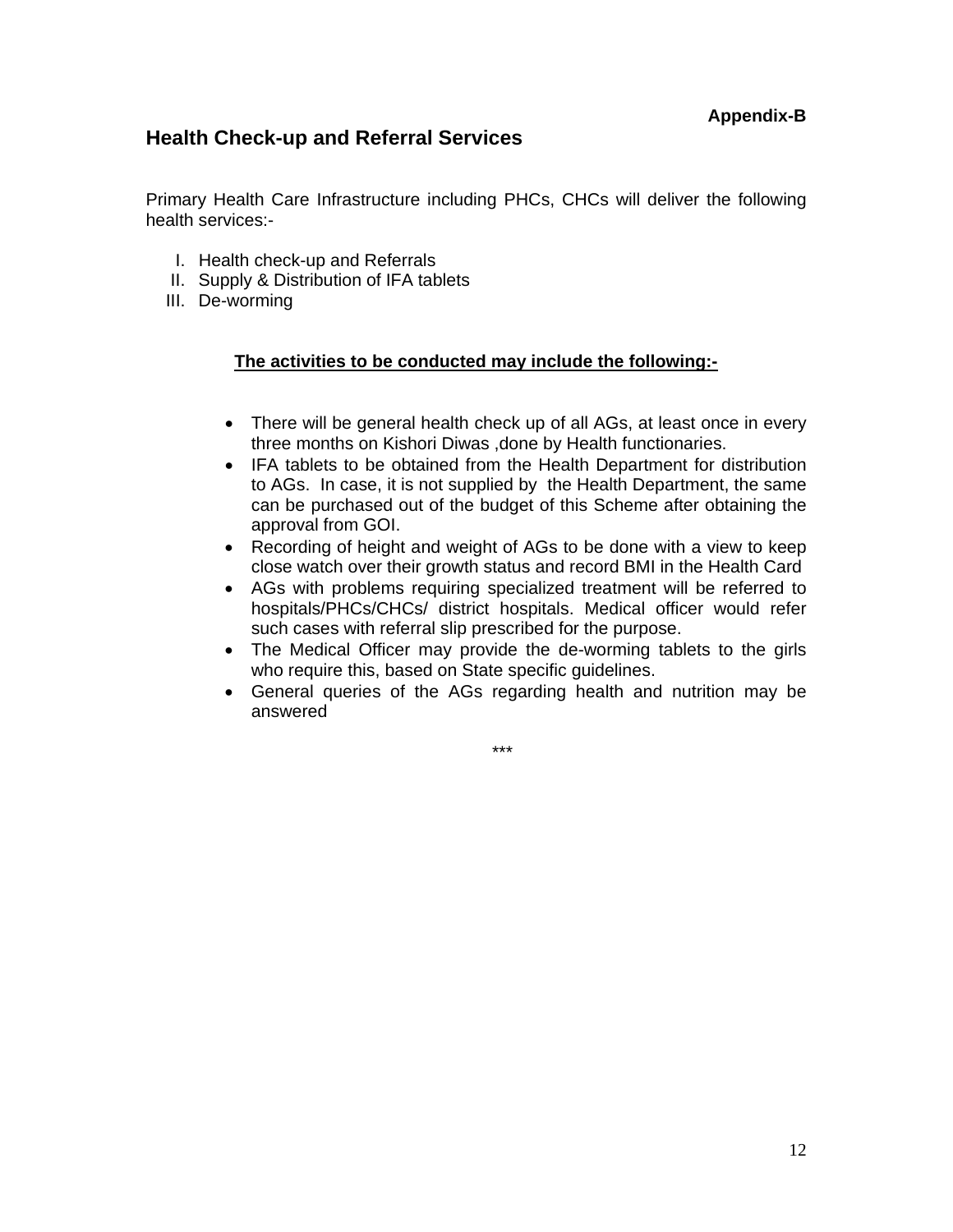# **Nutrition and Health Education(NHE)**

Nutrition and health determine the growth patterns and indicate the overall physical status of AGs. Adolescents need to be ensured proper nutritive food alongwith correct and relevant information on nutrition and health as this is a period of rapid growth when the body also gears up to be a future mother.

Guidance may be provided on issues related to

**Health :** Personal hygiene, sanitation, onset of puberty and related changes, exercise, yoga, first-aid, harmful myths and traditional practices, home remedies, common ailments, avoiding drugs and alcohol abuse, stress management ,etc.

**Nutrition :** Healthy cooking and eating habits, safe drinking water, balanced diet, locally available nutritious food, nutrition deficient disorders, their prevention, nutrition during pregnancy and infancy, IYCF, etc.

#### **These can be done through various methods, some of which could be :**

- Specially organized short courses,
- Organize NHE modules jointly by ICDS and Health Deptt such as Health Mela, Group discussions, Question and Answer Sessions, Quizzes etc at the AWC or PHC.
- Utilise the facilities of Mobile Food and Extension Units of FNB for training, demonstration and education for best use of the locally available nutritious food.
- Participation of AGs in day to day activity at AWC providing exposure to health, nutrition, child care related issues., etc.
- Addressing queries and concerns raised by AGs.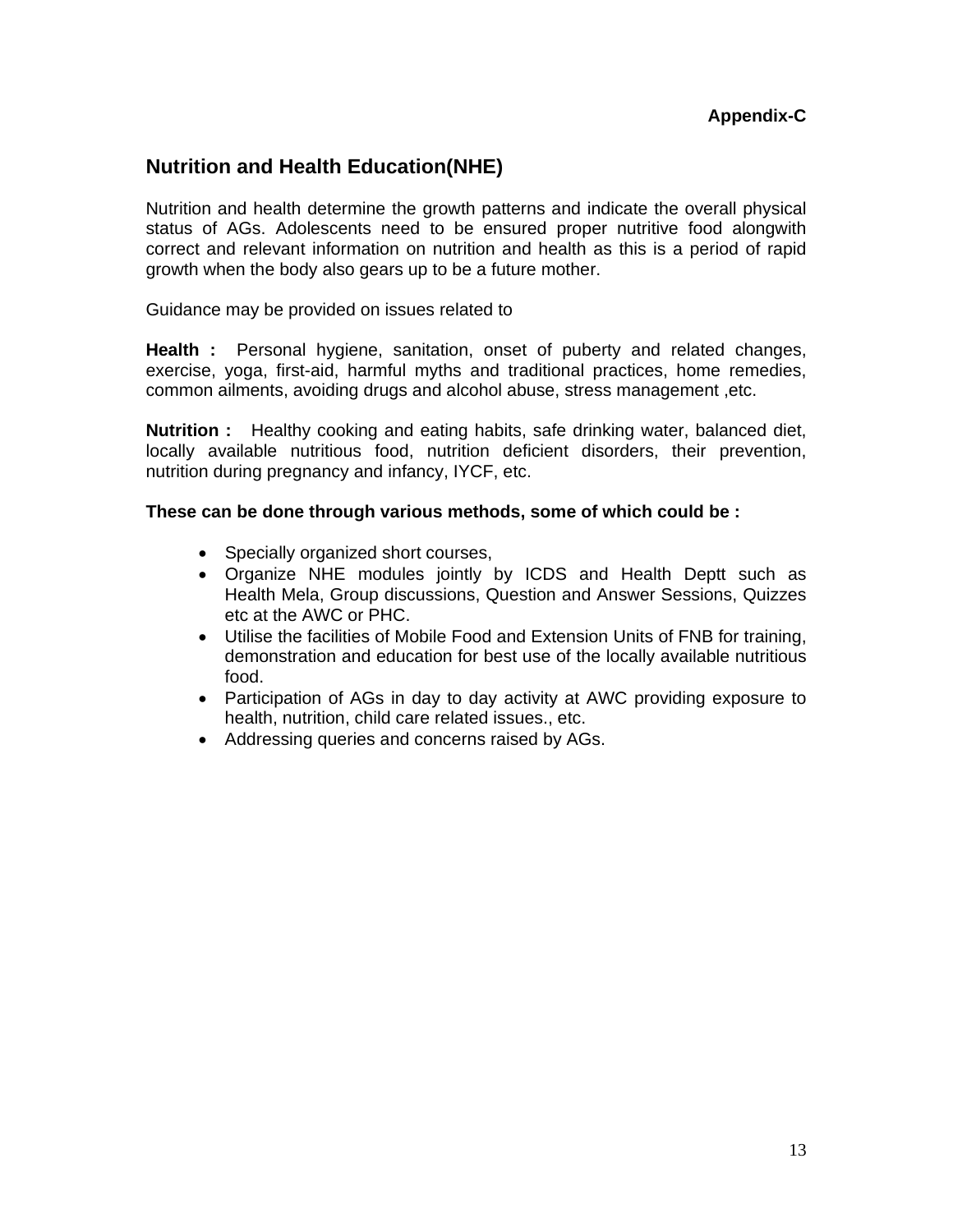# **Guidance on Family Welfare, ARSH, Child Care Practices & Home Management**

Age appropriate guidance in two groups of 11-15 and 15-18 may be provided on issues related to:

- i. **Family Welfare**: Family Planning, Reproductive cycle, benefits of marriage and children at right age, safe motherhood, immunization etc.
- ii. **ARSH**: Age specific modules for Adolescent and reproductive sexual health, onset of puberty, menstrual hygiene, planned parenthood, AIDs/HIV/STD, contraception etc. There are existing modules under RCH-2 and NACO with which convergence needs to be established.
- iii. **Child care practices** : Healthy child feeding practices, benefits of exclusive breast feeding, handling children, common ailments etc.
- iv. **Home management**: home maintenance, budgeting, saving, running household, gender sensitivity, importance of schooling of children, etc.

This will be done in coordination with the Ministry of Health & Family Welfare (as many issues are common with RCH-2 for the AGs) and Resource Persons from NGOs/CBOS. Some methods used may be as in Appendix C.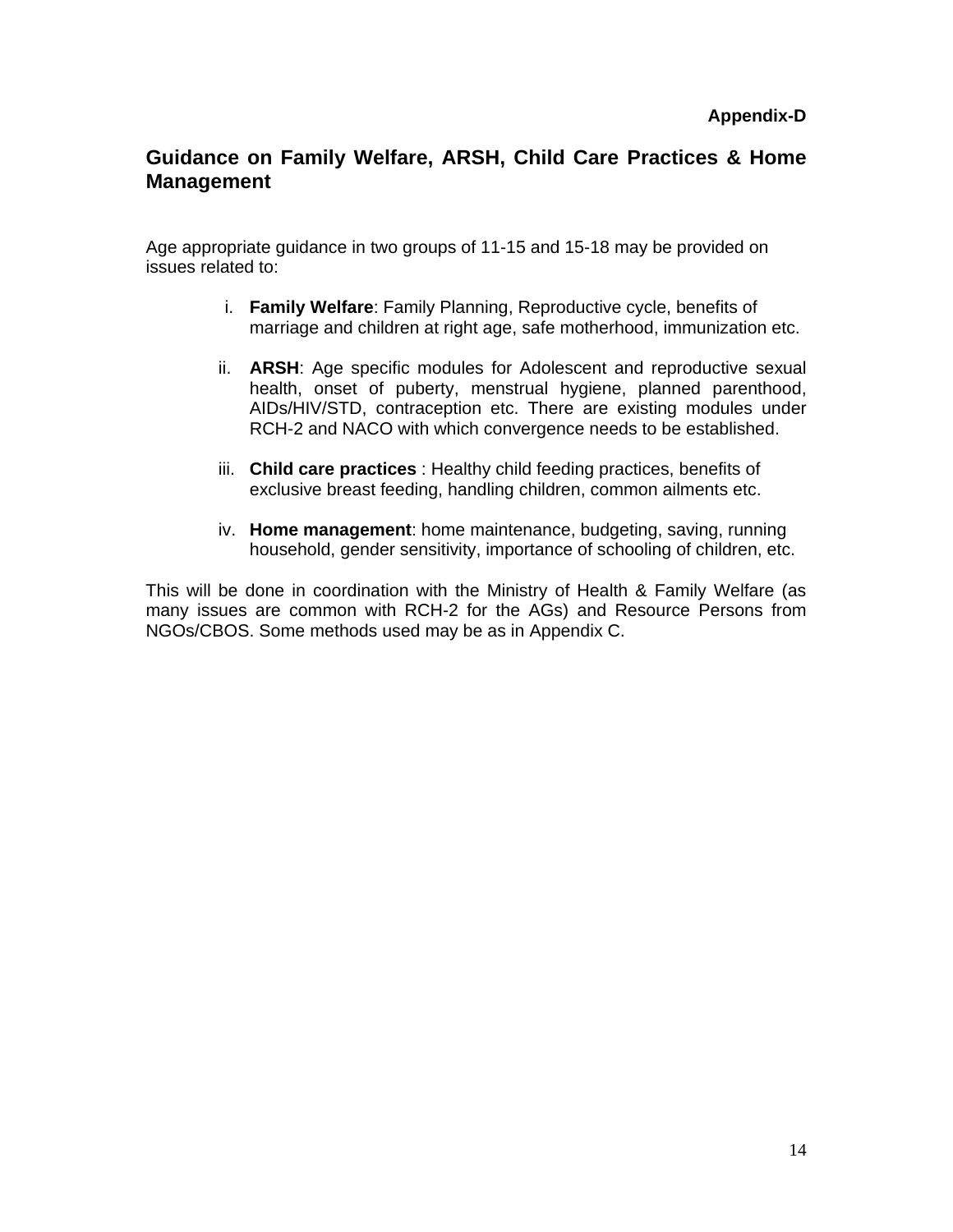# **Appendix-E**

# **Life Skill Education**

- A. Life Skill Education of AGs would encompass
	- i. Problem solving
	- ii. Critical thinking
	- iii. Communication skills
	- iv. Self awareness skills
	- v. Coping with stress
	- vi. Leadership

Some of the activities necessary for life skills formations are to provide practical information and knowledge on the following , through various modules :-

- i. Personal hygiene
- ii. Fitness
- iii. Yoga
- iv. Games and sports
- v. Effective communication
- vi. Decision making including career goals
- vii. Positive self-concept
- viii. Awareness of legal rights and laws like Domestic Violence Act, Immoral Traffic (Prevention) Act, Child Marriage (Prohibition) Act, Child Labour Act, RTI Act,Right to Education, etc.
- ix. Basic utility services
- x. Functional literacy (wherever required)
- xi. Right to vote and take part in democratic process

The expected outcomes of life skills interventions are:-

- i. Enhanced self esteem
- ii. Assertiveness
- iii. Communication skills
- iv. Ability to plan and set goals
- v. Acquisition of knowledge related to specific issues pertaining to health, nutrition, legal rights etc.
- vi. Ability to solve problems

To provide the Life Skill Education, convergence needs to be established with Department of Youth Affairs, Youth Clubs,etc.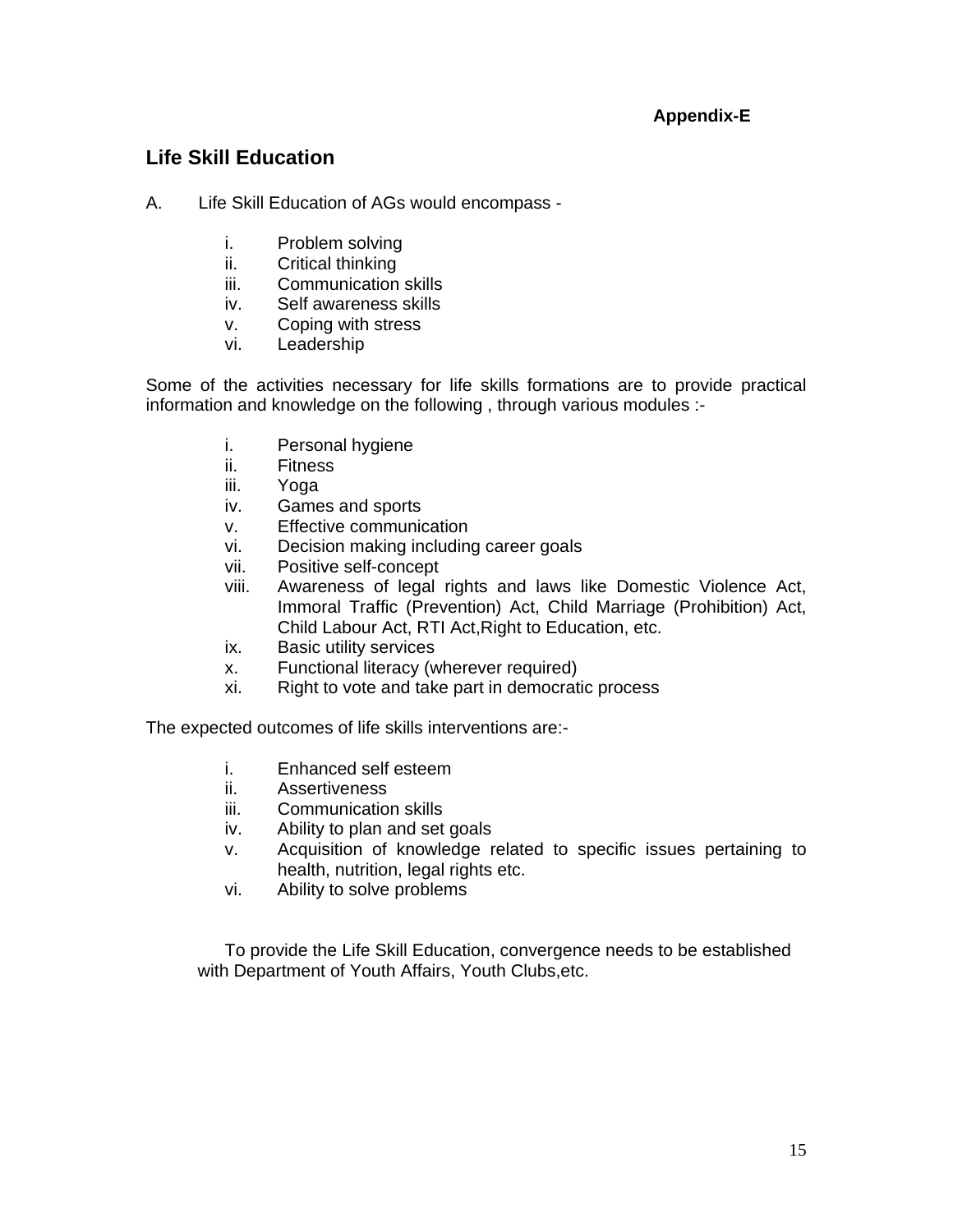### B. **Guidance on accessing public services**

Information and knowledge on existing public facilities in the area and how to access them, may be given such as

- i) visit to health centers, banks, post offices etc
- ii) opening/operating an account in bank/post office
- iii) filing an FIR at the Police Station and accessing police services
- iv) providing information on accessing lost opportunities in education by coordinating with Education Department
- v) knowledge on PRI and how to be a part of it
- vi) government offices and their working
- vii) safe travelling using public conveyance, making reservations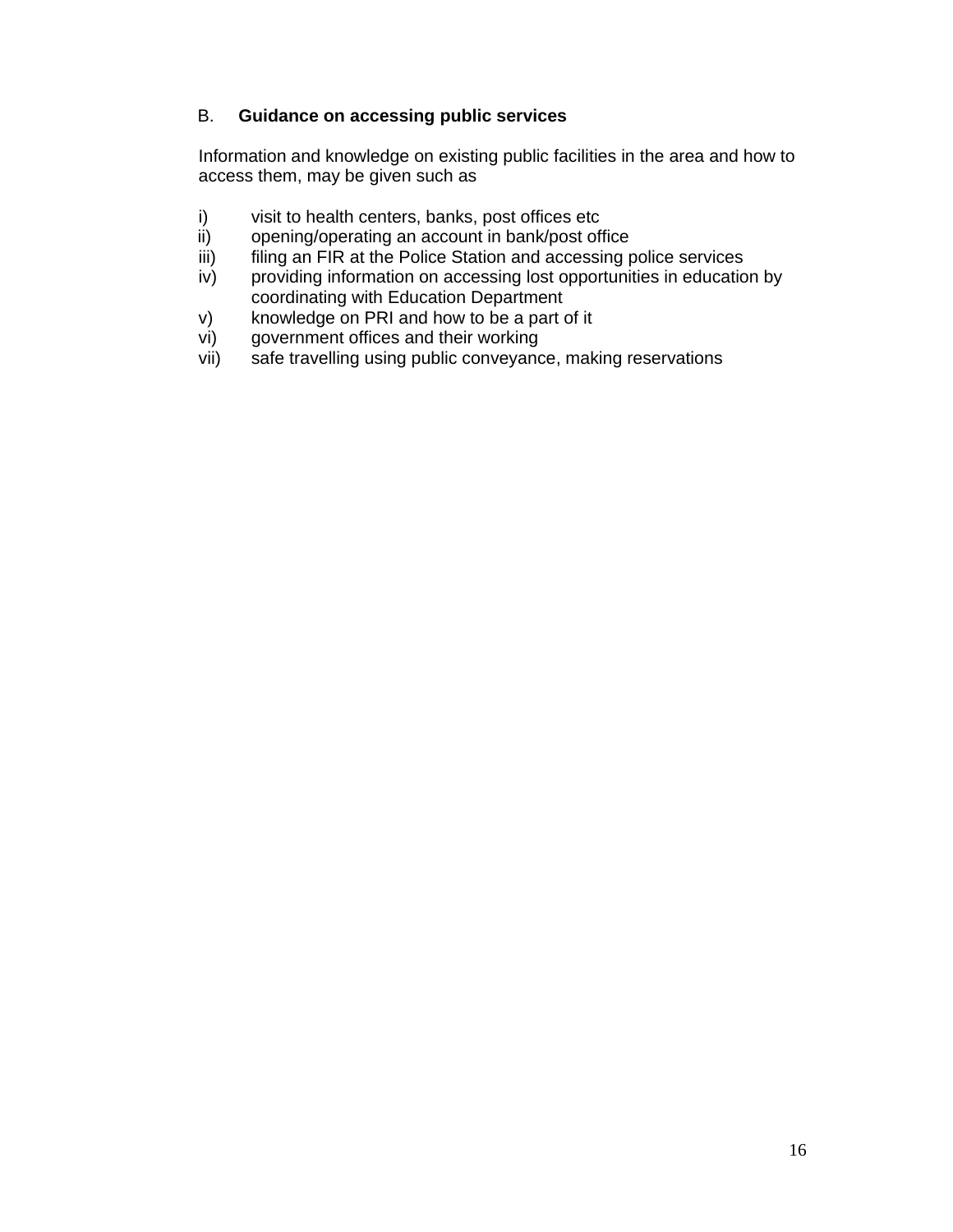# **Vocational Training**

Vocational Training (VT) is a major contribution to the socio-economic enhancement of an individual and the society at large. It is well understood that social and economic returns from VT are high so long as this education and training is cost-effective and linked with job opportunities. It must focus on income generating skills leading to decent living and empowerment. AG above 16 years of age should be provided atleast one trade related skill so that she can consequently get self/wage employment or establish micro-enterprise with other partners.

 The National Skill Development Programme (NSDP) of M/Labour & Employment is an initiative which aims at empowering all individuals through improved skills and knowledge to gain access to decent employment. Under the Programme, Skill Development Centres(SDCs) at village and block level will be promoted to provide skill development opportunity as well as to act as one-stop kiosks with information on the local labour market/employment, vocational learning opportunities and support schemes. Panchayats, municipalities and other local bodies will be involved in skill development and employment generation at the local level in collaboration with SHGs, cooperatives and NGOs.

Synergy with Ministry of Labour will be established to register AGs for short term, market oriented, demand-driven programmes providing a flexible delivery framework either on site or off site, suited to the characteristics and circumstances of the target group.

#### **Selection of Training Trade**

.

The trade for training should be selected based on following criteria :

- i) Requirement of particular trade in the area;
- ii) Training facilities available
- iii) Local demand of products;
- iv) Inclination and aspirations of trainees
- v) Employability after training

States/UTs will establish convergence with skill development centers at village levels and leverage them to optimum use to tie up for vocational training component and to utilize the funds of Rs.30,000/- per project per annum for partly compensating the fee component charged under the NSDP.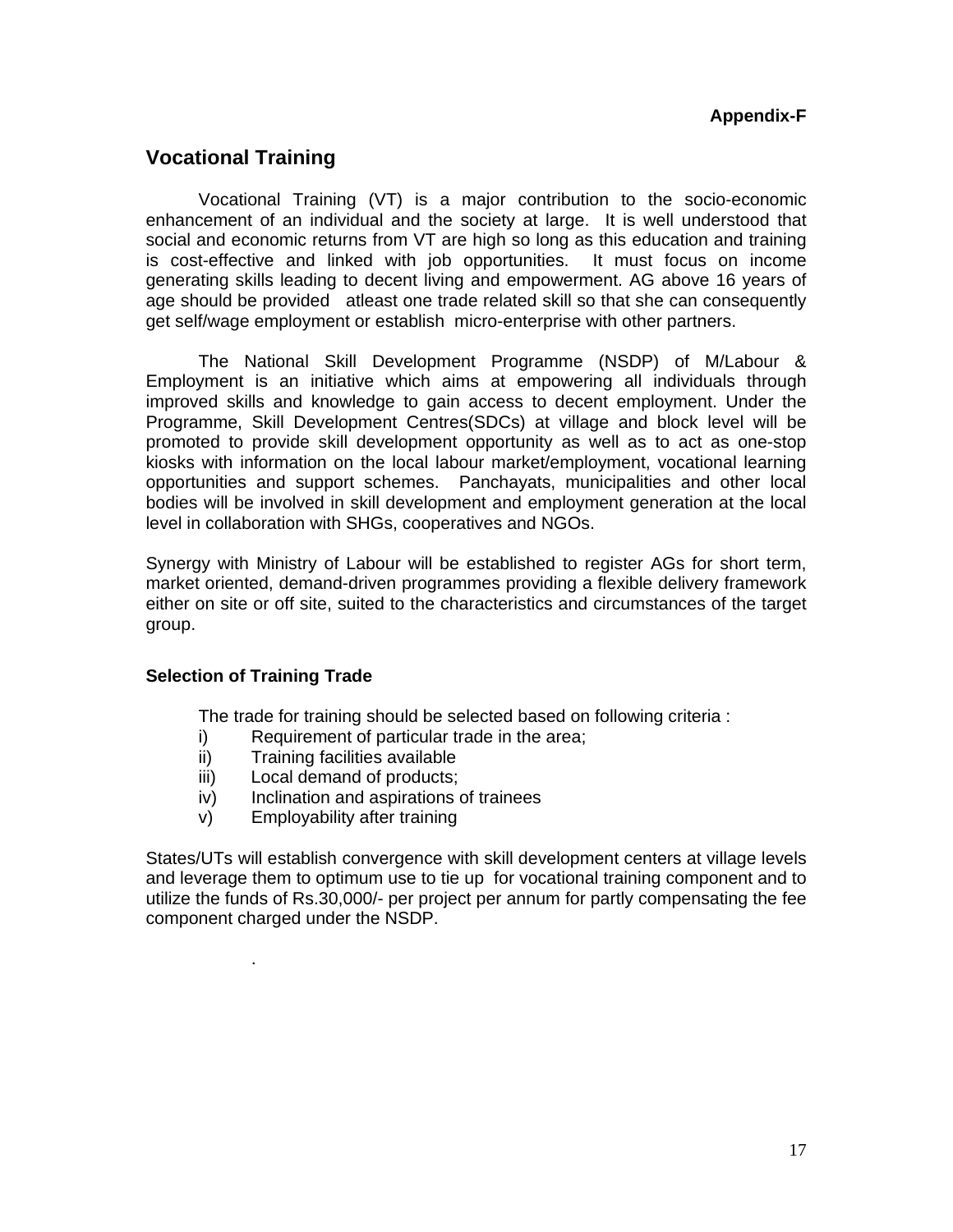### **SUGGESTIVE TIME TABLE**

#### **Out of school girls**

The Scheme focuses on out-of-school AGs (11-18 years) who would meet at the AWC or at the alternative arrangements made (as in para 12) on one or two days in a week.

Activities may be planned for them for two to three hours on these days*(timings and days to be decided by State Governments/UTs).* 

Sessions will be conducted on different issues ,for which a timetable may be drawn at Project level, for the AWCs, day wise. The interventions may be divided in two groups of 11-15 and 15-18 for some age specific inputs. These sessions will be conducted by the resource persons which could be from NGOs/CBOs/SHGs/field trainer/ local artisan, etc. The sessions would be facilitated by CDPO & Supervisor and aided by AWW/ ASHA/ANM; field units of FNB may also be involved. The peer leaders Sakhi and Saheli would assist in the organization of the group for these sessions.

The issues in the sessions may be on:

- i) Nutrition
- ii) General Health/ARSH
- iii) Rights and Entitlements, information about legal provisions
- **iv)** Life skills and Home skills
- v) Access to public services
- vi) Local artisan may be identified / engaged for training

#### **Mixed Group Interaction: For both – school going and out-of-school AGs**

These interactions would be held twice a month when school is on and more frequently in vacations

Mixed group activities like sessions on various issues as above, story sessions, games , group discussion etc could be carried out on these occasions. The training could be imparted by resource persons which could be from NGOs/CBOs/SHGs/field trainer/ local artisan, etc. The sessions would be facilitated by CDPO & Supervisor and aided by AWW/ ASHA/ANM; field units of FNB may also be involved. School teacher may address the girls on these days and enroll the out of school AGs in appropriate classes

These activities and interactions would provide ample opportunity and motivation to the out of school girls to join the mainstream education like their counterparts and help the school going girls to understand about public services, life skills etc.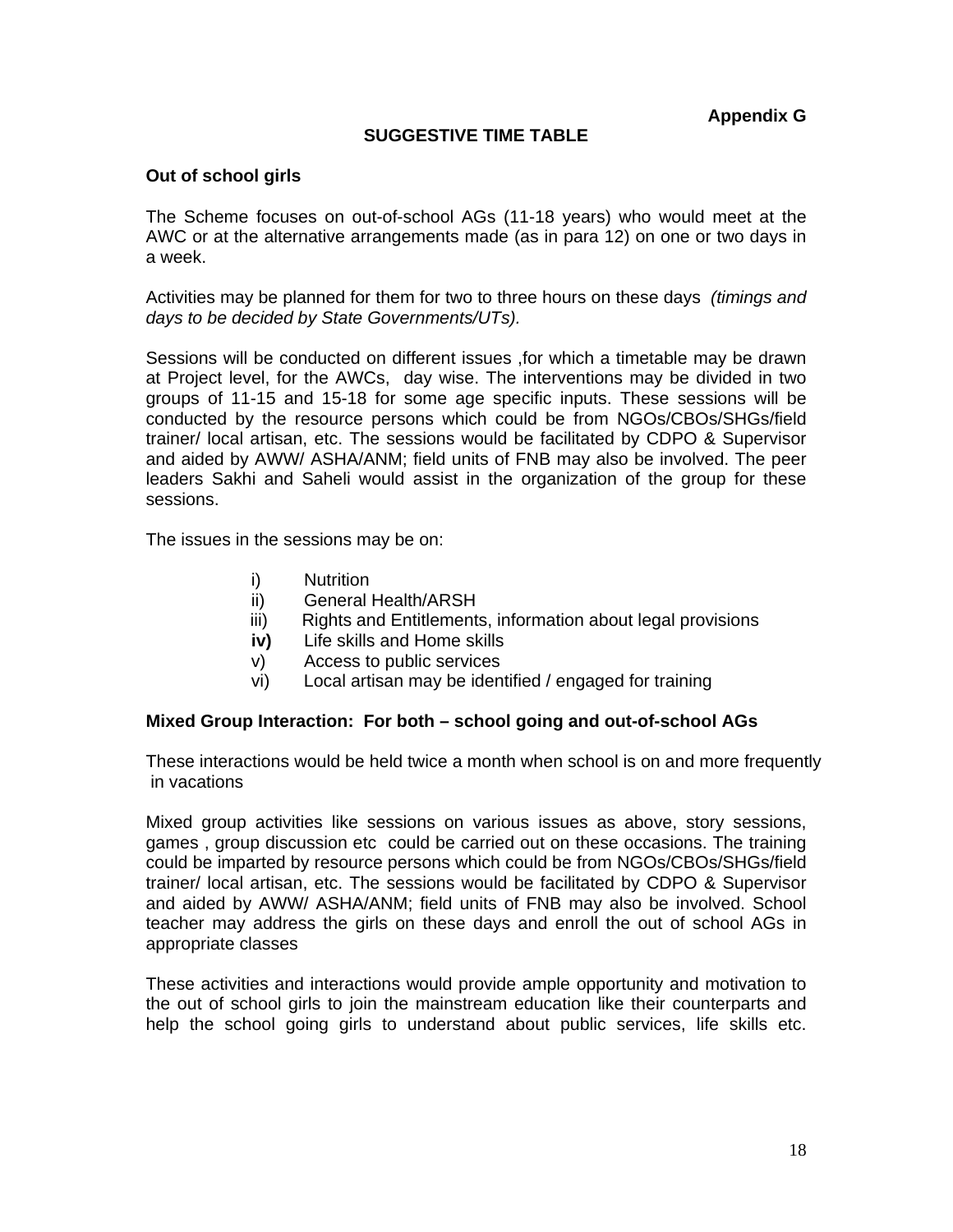**Appendix- H**

#### **1. Unit cost/ICDS project**

| No. | <b>Item</b>                                    | Unit cost per ICDS Project |
|-----|------------------------------------------------|----------------------------|
|     | 1. Training Kit/AWC @ Rs. 1000/- per AWC       | Rs. 150,000                |
|     | 2. Life skill Education including IEC          | 50000<br>Rs.               |
|     | 3. Training for Sakhi/Saheli                   | 40000<br>Rs.               |
|     | 4. NHE component including IEC & Guidance on   |                            |
|     | accessing public services                      | 30000<br>Rs.               |
|     | 5. Vocational training                         | 30000<br>Rs.               |
|     | 6. Misc. expenditure (Expenditure on           |                            |
|     | celebrating Kishori Diwas etc.)                | Rs. 30000                  |
|     | 7. Others (printing of health cards/registers/ |                            |
|     | Utensils etc.)                                 | 30000<br>Rs. I             |
|     | 8. Cost of providing IFA (where IFA is not     |                            |
|     | Supplied by Health)                            | 20000<br>Rs.               |
|     |                                                |                            |
|     | Total                                          | Rs. 3,80,000               |

#### **Estimated cost of implementing the scheme in 2300 projects**

|         | Cost (in crores) |
|---------|------------------|
| 2010-11 | 2011-12          |
| 51      | 87               |
| 404     | 865              |
| 5       | 15               |
| 460     | 967              |
|         |                  |

- Requirement of funds for 2010-11 is for 7 months.
- NGOs/CBOs partnering with States/UTs, for various services under the scheme, would be compensated by the States/ UTs out of the funds earmarked against those activities/services as above.
- Estimates for SNP are @ Rs. 5 per beneficiary per day for 300 days. Total no. of beneficiaries for SNP @ Rs. 5 per beneficiary per day for 300 days in a year is taken at about 40% for the year 2010-11 and 50% for 2011-12 out of the total no. of estimated beneficiaries since it is a self selecting scheme.
- KSY to be continued (where operational) in remaining projects. Requirement of funds for KSY for 2010-11 is Rs. 55 crore and for 2011-12 is Rs. 42 crore.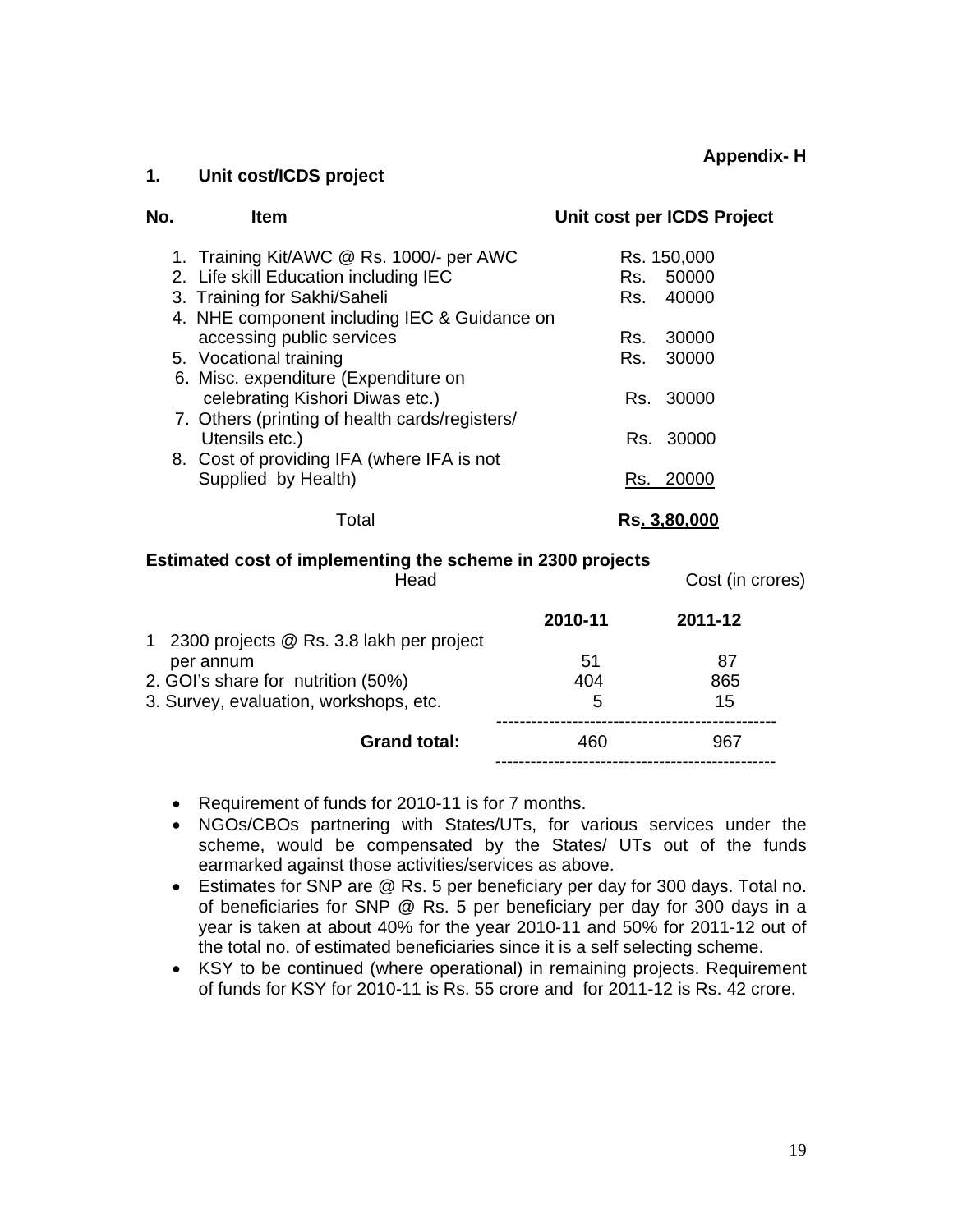# *Appendix-I*

### **Roles & Responsibilities of AWWs/AWHs, Supervisors, Child Development Project Officers & Sakhis and Sahelis**

#### 1. **Anganwadi Workers/Helpers**

- i. AWW will conduct survey and register all AGs within the jurisdiction of that AWC.
- ii. Oversee all the activities conducted on Kishori Diwas with the assistance of Sakhi and Saheli .
- iii. Maintain register and adolescent health cards at AWC with the assistance of Sakhi.
- iv. Facilitate organization and distribution of nutrition provision to the AGs. For this activity she can seek assistance of Sakhi and Saheli.
- v. Address issues related to AGs during home visits undertaken under ICDS. 2 to 3 AGs at a time may accompany AWW during home visits.
- vi. Assist the PHC staff in carrying health related activities for AGs such as providing IFA supplementation, deworming tablets, etc.
- vii. Encourage all AGs to avail services under SABLA.
- viii. Assist the AGs in selecting the Sakhi and Saheli

ix. AWH will assist the AWW in all above activities

#### 2. **Supervisors**

- i. The Supervisors along with AWWs will facilitate enrolment of AGs .
- ii. Facilitate in imparting non-formal education to adolescent girls by establishing linkages with Sarva Shiksha Abhiyan and, Saaksharta Abhiyan, convergence with Primary Schools and Village Education Committees.
- iii. Identify and arrange Instructors for Nutrition and Health Education, Life Skill Education and other interventions that is to be provided to AGs.
- iv. Facilitate training of Sahi/Saheli and supervise the peer training activities conducted at village or sector level at regular intervals .
- v. Oversee and plan the functioning of Kishori Diwas and activities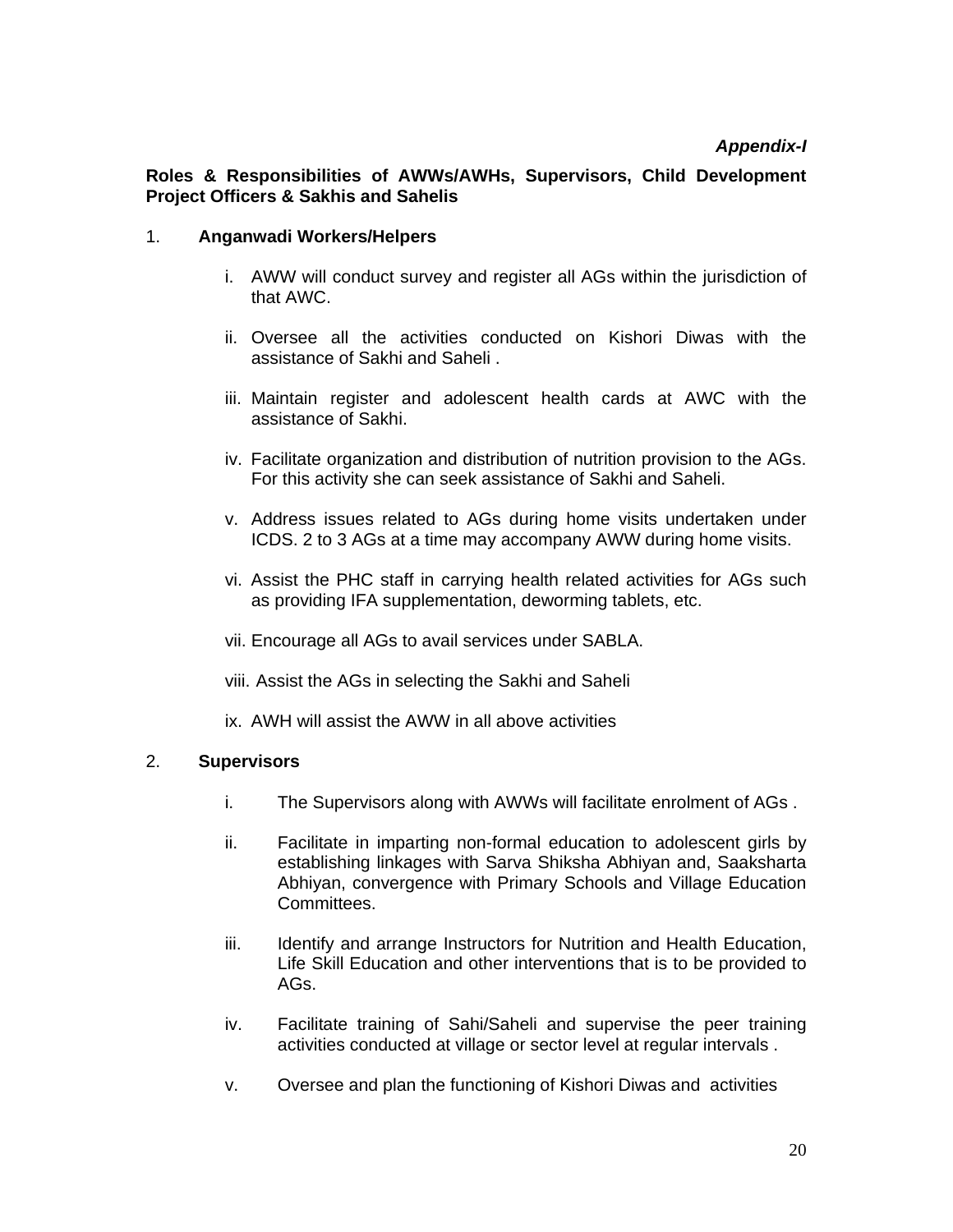- vi. Draw out the timetable for the non nutrition components, AWC wise.
- vii. Random checking on 10 % of AGs during visits to AWC

### 3 **Child Development Project Officers (CDPOs)**

- i. The CDPO will chalk out plan to generate awareness among the community about SABLA
- ii. Plan convergence at field level with line Ministries/Departments
- iii. Identify NGOs/CBOs/resource persons/institutions at block level for imparting various training.
- iv. Identify along with Supervisors the locally viable vocational trades on which the AGs can be imparted training.
- v. Provide overall guidance to Supervisors and AWWs for implementation of the Scheme in the project area.
- vi. Monitor and supervise all activities including expenditure regarding implementation of the Scheme in the project.

#### 4. **Sakhis and Sahelis**

- i) Sakhi would work as the head of the Kishori Samooh for 4 months. She will be assisted by two Sahelis in each AWC
- ii) They will work as peer educators for Kishori Samooh after receiving requisite training as per the prescribed module.
- iii) AWW will encourage Sakhis and Sahelis to take on lead role in motivating AGs to join the Scheme.
- iv) Sakhis and Sahelis will facilitate activities to be conducted at AWC on day to day basis and on Kishori Diwas.
- v) Sakhis and Sahelis would motivate all AGs to fill up and maintain their Kishori Health Cards at AWCs.
- vi) They would assist the AWW in maintaining the registers
- vii) They would assist in distribution of THR

\*\*\*\*\*\*\*\*\*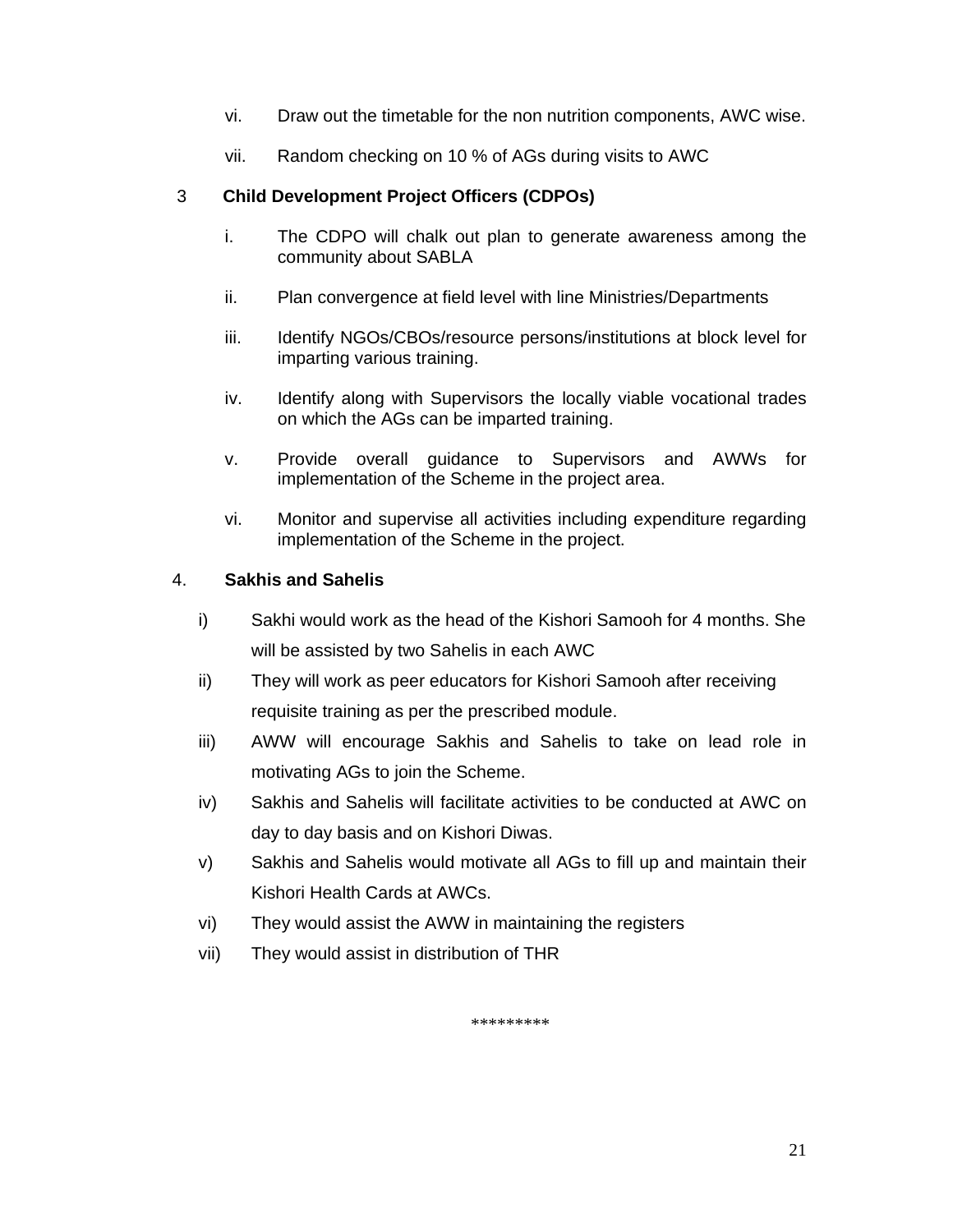| S.<br>No.      | <b>STATE NAME</b>            | <b>DISTRICT NAME</b> |
|----------------|------------------------------|----------------------|
|                | <b>ANDAMAN &amp; NICOBAR</b> |                      |
| $\mathbf 1$    | <b>ISLANDS</b>               | Andamans             |
|                | <b>ANDHRA PRADESH</b>        |                      |
| $\overline{2}$ |                              | Mahbubnagar          |
| 3              |                              | Adilabad             |
| $\overline{4}$ |                              | Anantapur            |
| 5              |                              | Visakhapatnam        |
| 6              |                              | Chittoor             |
| $\overline{7}$ |                              | West Godavari        |
| 8              |                              | Hyderabad            |
|                |                              |                      |
| 9              | <b>ARUNACHAL PRADESH</b>     | Papum Pare           |
| 10             |                              | Lohit                |
| 11             |                              | <b>West Kameng</b>   |
| 12             |                              | West Siang           |
|                |                              |                      |
| 13             | <b>ASSAM</b>                 | Dhubri               |
| 14             |                              | Darrang              |
| 15             |                              | Hailakandi           |
| 16             |                              | Kokrajhar            |
| 17             |                              | Karbi Anglong        |
| 18             |                              | Dibrugarh            |
| 19             |                              | Kamrup               |
| 20             |                              | Jorhat               |
|                |                              |                      |
| 21             | <b>BIHAR</b>                 | Katihar              |
| 22             |                              | Vaishali             |
| 23             |                              | Pashchim Champaran   |
| 24             |                              | Banka                |
| 25             |                              | Gaya                 |
| 26             |                              | Saharsa              |
| 27             |                              | Kishanganj           |
| 28             |                              | Patna                |
| 29             |                              | <b>Buxar</b>         |
| 30             |                              | Sitamarhi            |
| 31             |                              | Munger               |
| 32             |                              | Aurangabad           |
|                |                              |                      |

# **List of districts covered under RGSEAG- SABLA**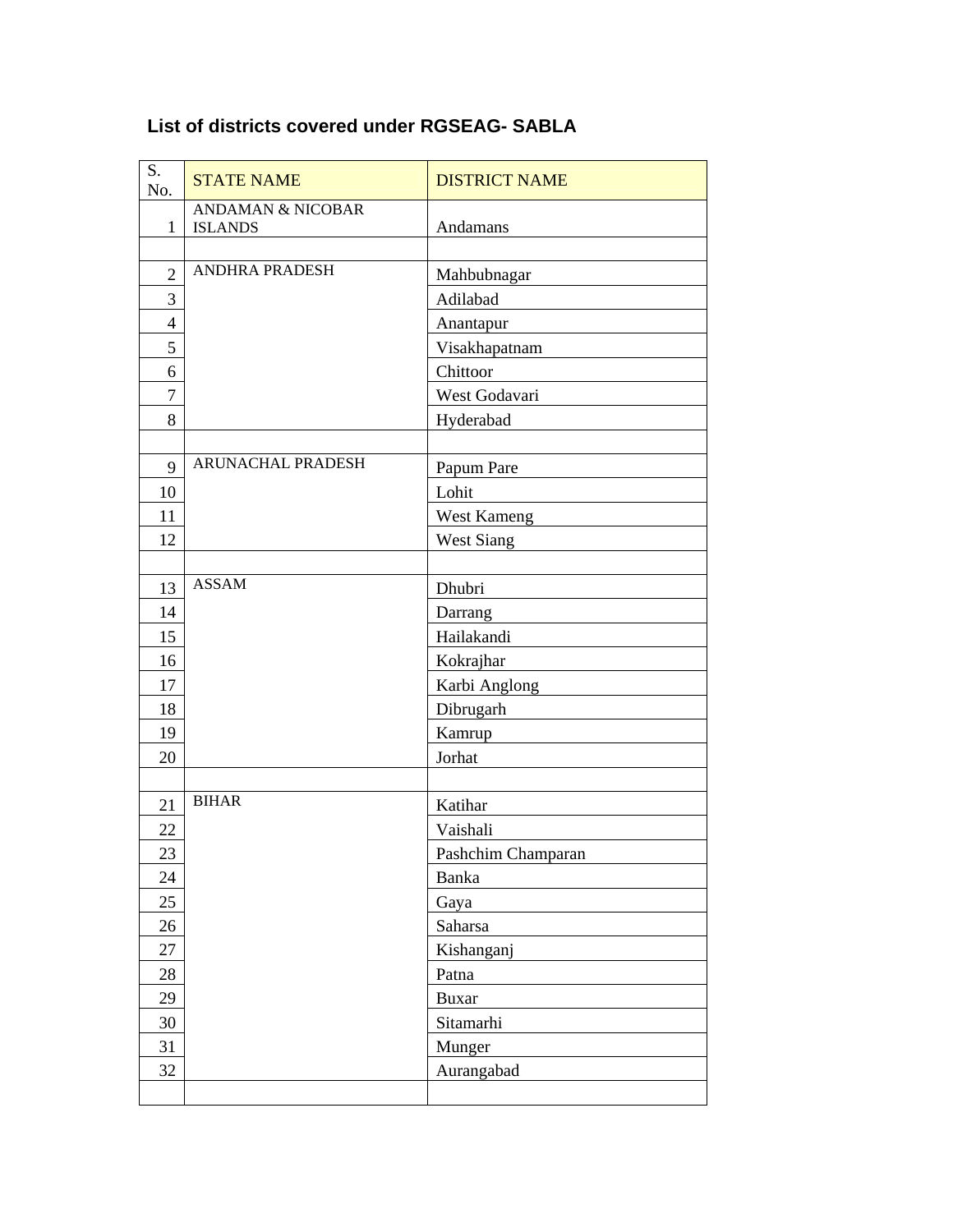| 33 | <b>CHANDIGARH</b>       | Chandigarh           |
|----|-------------------------|----------------------|
|    |                         |                      |
| 34 | <b>CHHATTISGARH</b>     | Surguja              |
| 35 |                         | <b>Bastar</b>        |
| 36 |                         | Raipur               |
| 37 |                         | Raigarh              |
| 38 |                         | Rajnandgaon          |
|    |                         |                      |
| 39 | DADRA & NAGAR HAVELI    | Dadra & Nagar Haveli |
|    |                         |                      |
| 40 | DAMAN & DIU             | Diu                  |
| 41 | DAMAN & DIU             | Daman                |
|    |                         |                      |
| 42 | <b>DELHI</b>            | North West           |
| 43 |                         | North East           |
| 44 |                         | East                 |
|    |                         |                      |
| 45 | <b>GOA</b>              | North Goa            |
| 46 |                         | South Goa            |
|    |                         |                      |
| 47 | <b>GUJARAT</b>          | Banas Kantha         |
| 48 |                         | Dohad                |
| 49 |                         | Kachchh              |
| 50 |                         | Panch Mahals         |
| 51 |                         | Narmada              |
| 52 |                         | Ahmadabad            |
| 53 |                         | Jamnagar             |
| 54 |                         | Junagadh             |
| 55 |                         | Navsari              |
|    |                         |                      |
| 56 | <b>HARYANA</b>          | Kaithal              |
| 57 |                         | Hisar                |
| 58 |                         | Yamunanagar          |
| 59 |                         | Ambala               |
| 60 |                         | Rewari               |
| 61 |                         | Rohtak               |
|    |                         |                      |
| 62 | <b>HIMACHAL PRADESH</b> | Chamba               |
| 63 |                         | Kullu                |
| 64 |                         | Solan                |
| 65 |                         | Kangra               |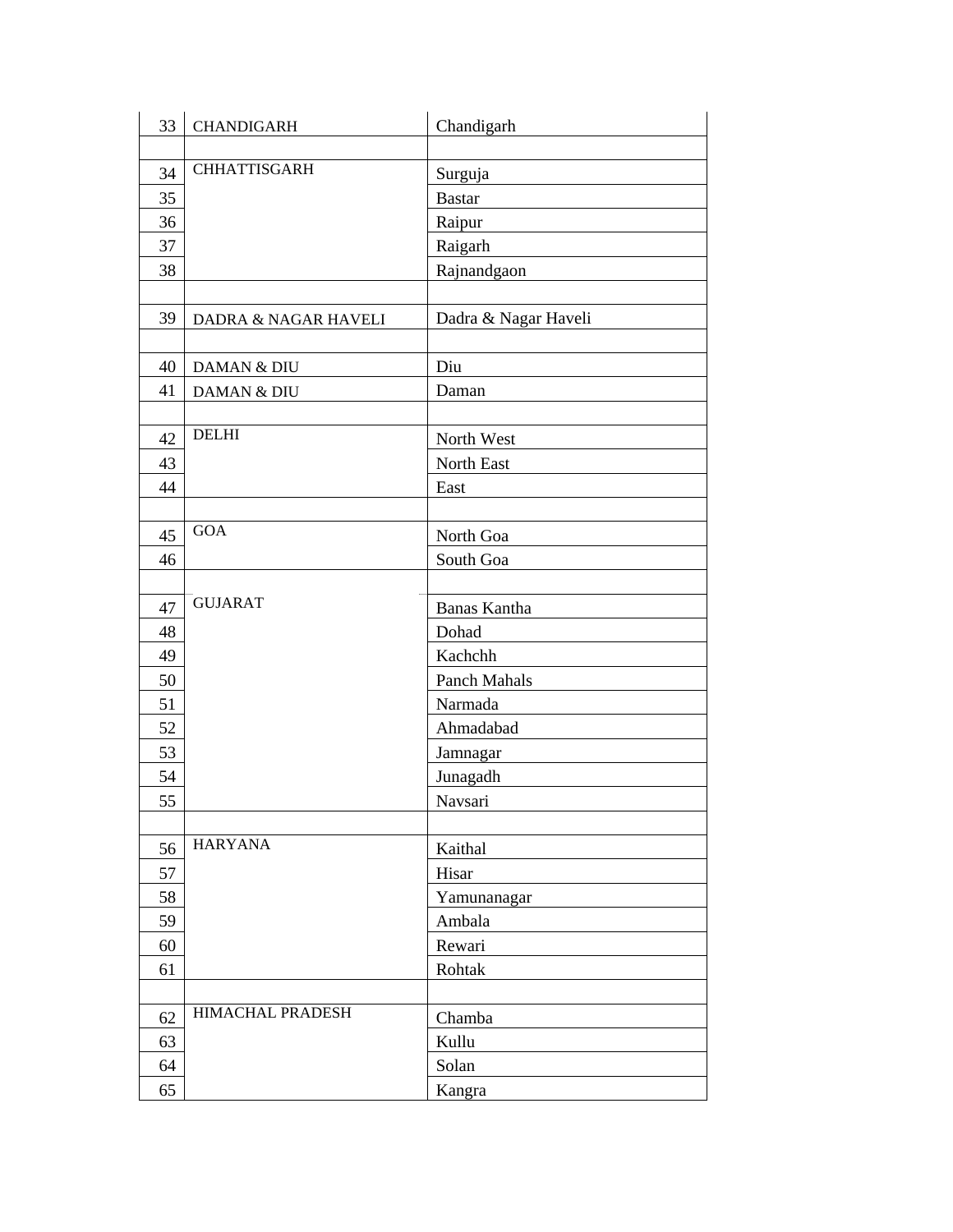| 66  | <b>JAMMU &amp; KASHMIR</b> | Anantnag            |
|-----|----------------------------|---------------------|
| 67  |                            | Kupwara             |
| 68  |                            | Kathua              |
| 69  |                            | Jammu               |
| 70  |                            | Leh (Ladakh)        |
|     |                            |                     |
| 71  | <b>JHARKHAND</b>           | Giridih             |
| 72  |                            | Sahibganj           |
| 73  |                            | Garhwa              |
| 74  |                            | Hazaribagh          |
| 75  |                            | Gumla               |
| 76  |                            | Pashchimi Singhbhum |
| 77  |                            | Ranchi              |
|     |                            |                     |
| 78  | <b>KARNATAKA</b>           | Gulbarga            |
| 79  |                            | Kolar               |
| 80  |                            | Bangalore           |
| 81  |                            | Bijapur             |
| 82  |                            | <b>Bellary</b>      |
| 83  |                            | Dharwad             |
| 84  |                            | Chikmagalur         |
| 85  |                            | Uttara Kannada      |
| 86  |                            | Kodagu              |
|     |                            |                     |
| 87  | <b>KERALA</b>              | Malappuram          |
| 88  |                            | Palakkad            |
| 89  |                            | Kollam              |
| 90  |                            | Idukki              |
|     |                            |                     |
| 91  | <b>LAKSHADWEEP</b>         | Lakshadweep         |
|     |                            |                     |
| 92  | MADHYA PRADESH             | Sheopur             |
| 93  |                            | Rajgarh             |
| 94  |                            | Sidhi               |
| 95  |                            | Neemuch             |
| 96  |                            | Jhabua              |
| 97  |                            | Tikamgarh           |
| 98  |                            | Rewa                |
| 99  |                            | <b>Bhind</b>        |
| 100 |                            | Damoh               |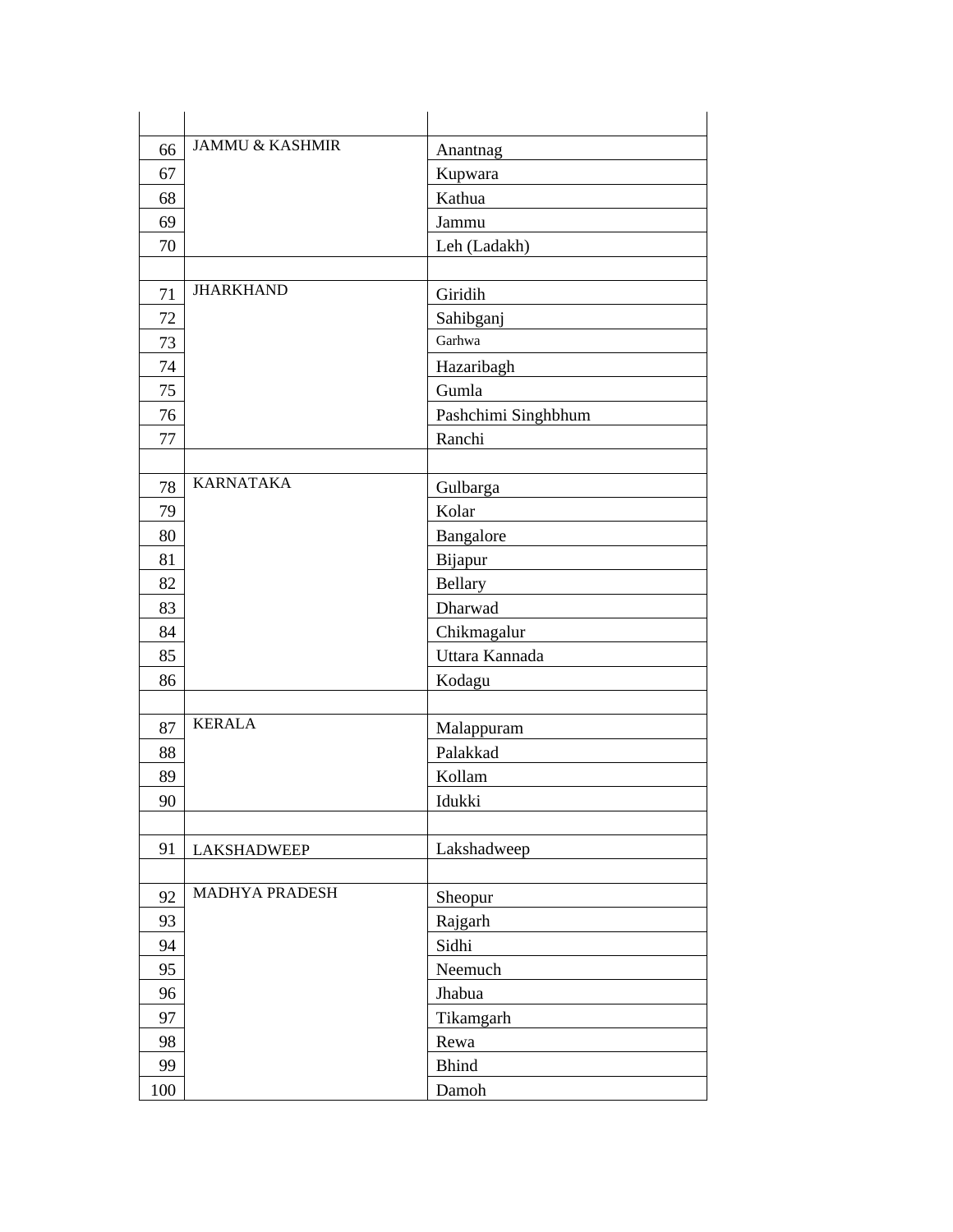| 101        |                    | Indore                                                                                         |
|------------|--------------------|------------------------------------------------------------------------------------------------|
| 102        |                    | Sagar                                                                                          |
| 103        |                    | Jabalpur                                                                                       |
| 104        |                    | Bhopal                                                                                         |
| 105        |                    | Betul                                                                                          |
| 106        |                    | Balaghat                                                                                       |
|            |                    |                                                                                                |
| 107        | <b>MAHARASHTRA</b> | Bid                                                                                            |
| 108        |                    | Nanded                                                                                         |
| 109        |                    | Mumbai                                                                                         |
| 110        |                    | Nashik                                                                                         |
| 111        |                    | Gadchiroli                                                                                     |
| 112        |                    | <b>Buldana</b>                                                                                 |
| 113        |                    | Kolhapur                                                                                       |
| 114        |                    | Satara                                                                                         |
| 115        |                    | Amravati                                                                                       |
| 116        |                    | Nagpur                                                                                         |
| 117        |                    | Gondiya                                                                                        |
|            |                    |                                                                                                |
| 118        | <b>MANIPUR</b>     | Chandel                                                                                        |
| 119        |                    | $\mathcal{O}(\frac{1}{\lambda^{\alpha}})$ .<br><br><br><br><br><br><br><br>Senapati.<br>$\leq$ |
| 120        |                    | Imphal West                                                                                    |
|            |                    |                                                                                                |
| 121        | MEGHALAYA          | West Garo Hills                                                                                |
| 122        |                    | South Garo Hills                                                                               |
| 123        |                    | East Khasi Hills                                                                               |
|            |                    |                                                                                                |
| 124        | <b>MIZORAM</b>     | Lunglei                                                                                        |
| 125        |                    | Saiha                                                                                          |
| 126        |                    | Aizawl                                                                                         |
|            |                    |                                                                                                |
| 127        | <b>NAGALAND</b>    | Mon                                                                                            |
| 128        |                    | Tuensang                                                                                       |
| 129        |                    | Kohima                                                                                         |
|            |                    |                                                                                                |
| 130        | <b>ORISSA</b>      | Koraput                                                                                        |
| 131        |                    | Gajapati                                                                                       |
| 132        |                    | Mayurbhanj                                                                                     |
| 133        |                    | Sundargarh                                                                                     |
|            |                    |                                                                                                |
| 134<br>135 |                    | Kalahandi<br><b>Bhadrak</b>                                                                    |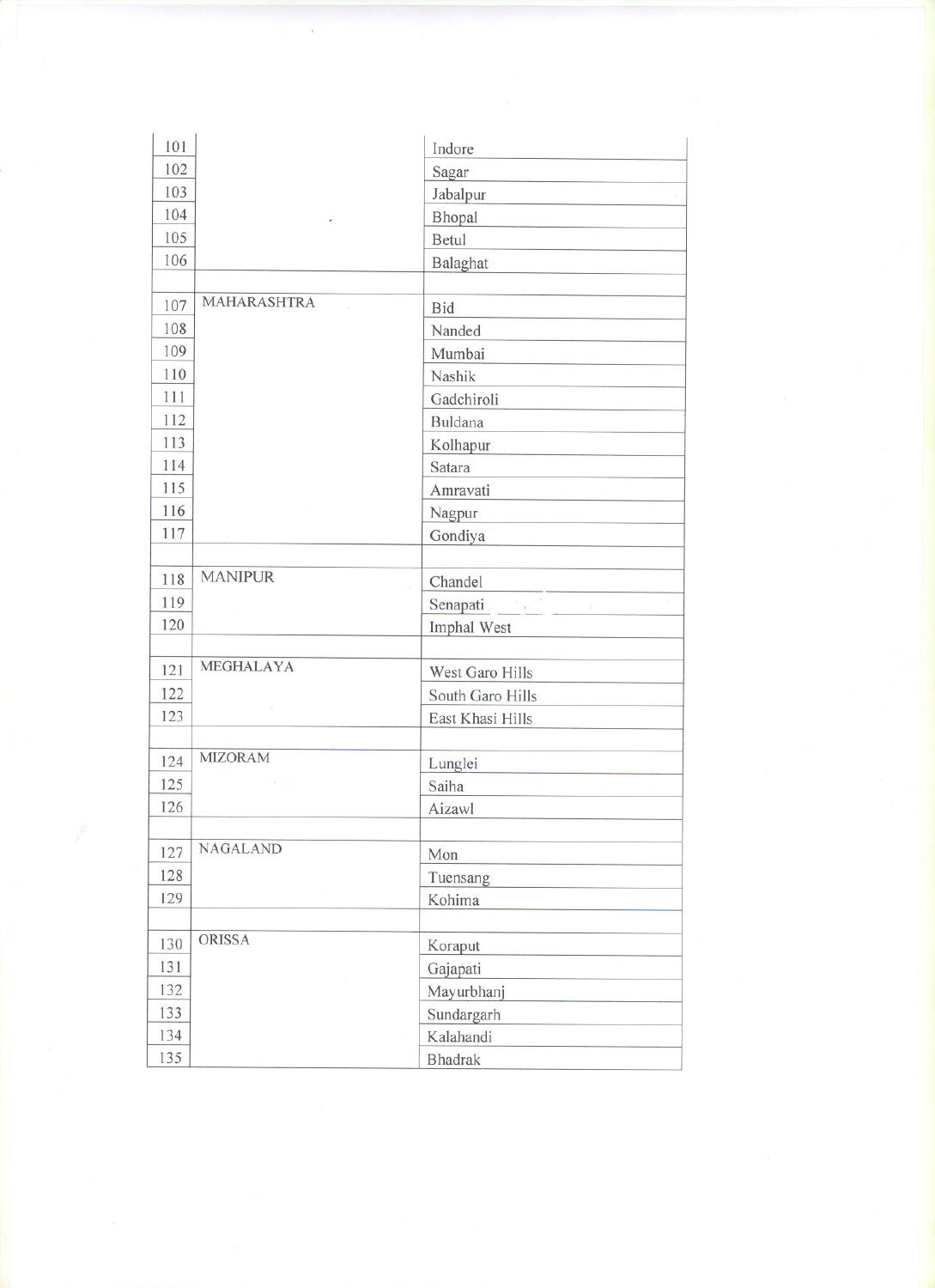| 136 |                      | Puri            |
|-----|----------------------|-----------------|
| 137 |                      | Cuttack         |
| 138 |                      | Bargarh         |
|     |                      |                 |
| 139 | <b>PONDICHERRY</b>   | Karaikal        |
|     |                      |                 |
| 140 | <b>PUNJAB</b>        | Patiala         |
| 141 |                      | Faridkot        |
| 142 |                      | Gurdaspur       |
| 143 |                      | Mansa           |
| 144 |                      | Jalandhar       |
| 145 |                      | Hoshiarpur      |
|     |                      |                 |
| 146 | <b>RAJASTHAN</b>     | Bhilwara        |
| 147 |                      | Jodhpur         |
| 148 |                      | Banswara        |
| 149 |                      | Udaipur         |
| 150 |                      | Jhalawar        |
| 151 |                      | Dungarpur       |
| 152 |                      | <b>Bikaner</b>  |
| 153 |                      | Jaipur          |
| 154 |                      | <b>Barmer</b>   |
| 155 |                      | Ganganagar      |
|     |                      |                 |
| 156 | <b>SIKKIM</b>        | North           |
| 157 |                      | East            |
|     |                      |                 |
| 158 | <b>TAMIL NADU</b>    | Salem           |
| 159 |                      | Tiruvannamalai  |
| 160 |                      | Cuddalore       |
| 161 |                      | Ramanathapuram  |
| 162 |                      | Madurai         |
| 163 |                      | Tiruchirappalli |
| 164 |                      | Coimbatore      |
| 165 |                      | Chennai         |
| 166 |                      | Kanniyakumari   |
|     |                      |                 |
| 167 | <b>TRIPURA</b>       | West Tripura    |
| 168 |                      | Dhalai          |
|     |                      |                 |
| 169 | <b>UTTAR PRADESH</b> | Shrawasti       |